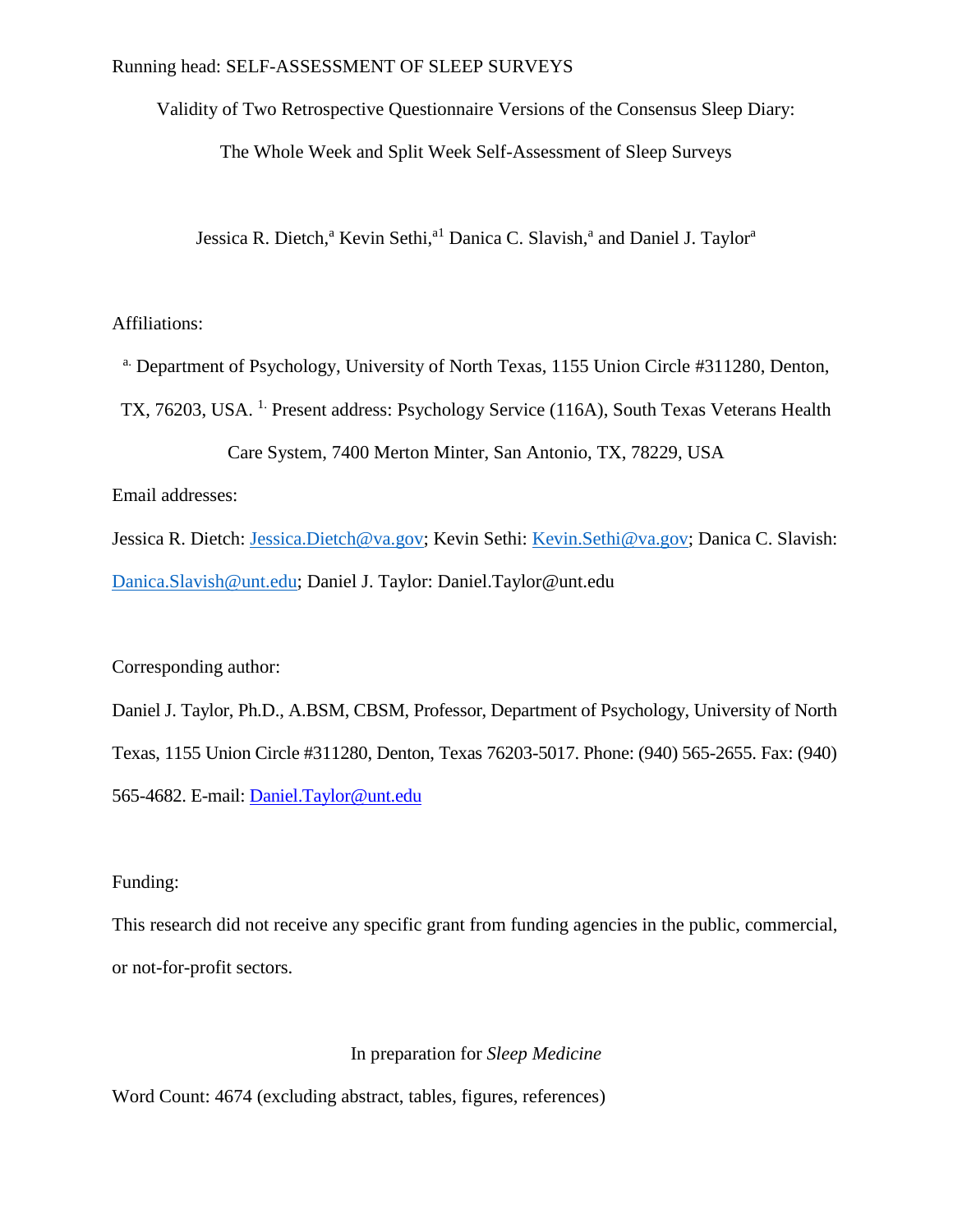#### **Abstract**

**Objective/Background:** Prospective, daily sleep diaries are the gold standard for assessing subjective sleep but are not always feasible for cross-sectional or epidemiological studies. The current study examined psychometric properties of two retrospective questionnaire versions of the Consensus Sleep Diary.

**Participants/Methods:** College students ( $N = 131$ , mean age = 19.39  $\pm$  1.65; 73% female) completed seven days of prospective sleep diaries then were randomly assigned to complete either the Self-Assessment of Sleep Survey (SASS), which assessed past week sleep (*n* = 70), or the SASS-Split (SASS-Y), which assessed weekday/weekend sleep separately  $(n = 61)$ . Participants also completed psychosocial/sleep questionnaires including the Pittsburgh Sleep Quality Index (PSQI). Sleep parameters derived from SASS, SASS-Y, PSQI, and sleep diaries was assessed via Bland Altman plots, limits of agreement, mean differences, and correlations. **Results:** SASS-Y demonstrated stronger correlations with prospective sleep diaries and slightly less biased estimates ( $r = .51$  to  $.85$ ,  $\alpha = -0.43$  to 1.70) compared to SASS ( $r = .29$  to  $.84$ ,  $\alpha = -1$ 1.63 to 2.33) for TWAK, SOL, SE, and QUAL. SASS resulted in slightly less bias for TST and WASO ( $\alpha$  = -0.65 and 0.93, respectively) compared to SASS-Y ( $\alpha$  = 14.90 and 1.05, respectively). SASS and SASS-Y demonstrated greater convergence with sleep diary than PSQI. **Conclusions:** Results demonstrate good psychometric properties for the SASS and SASS-Y. When prospective sleep diaries are not feasible, the SASS and SASS-Y are acceptable substitutes to retrospectively estimate sleep parameters. Retrospective estimation of sleep parameters separately for weekdays/weekends may offer advantages compared to whole week estimation. *Keywords*: sleep diary; survey; college students; validity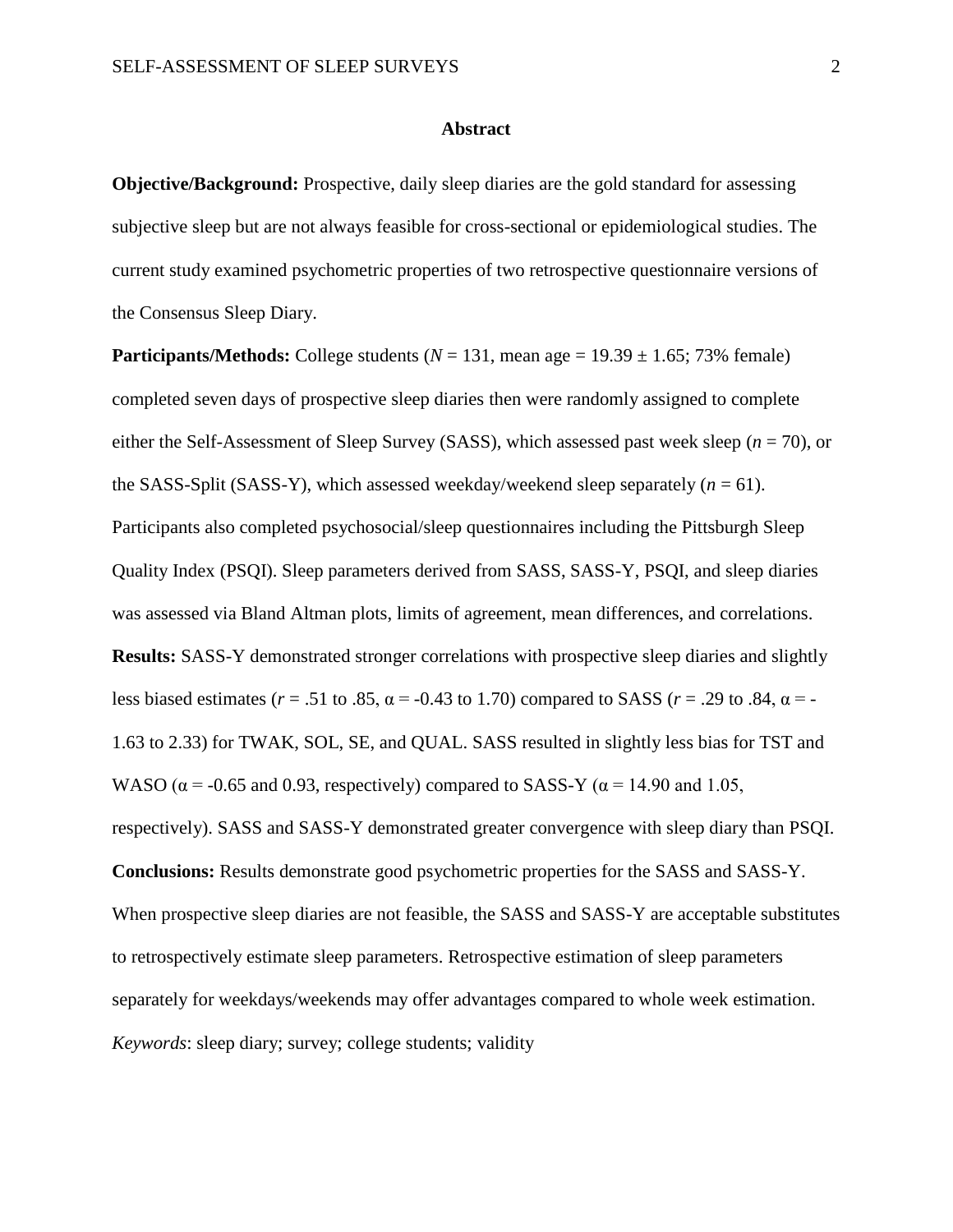Validity of Two Retrospective Questionnaire Versions of the Consensus Sleep Diary:

The Whole Week and Split Week Self-Assessment of Sleep Surveys

## **1. Introduction**

Prospective, daily sleep diaries are the gold standard for assessing subjective sleep, but sleep diaries are not always feasible for cross-sectional or large epidemiological studies. Instead, brief retrospective self-report sleep questionnaires are the most commonly used measures in health research. However, sleep questionnaires suffer some substantial limitations [\[1\]](#page-24-0). Existing questionnaires do not yield all of the sleep parameters typically produced by sleep diaries and objective measures of sleep, and literature comparing the validity of sleep questionnaires to sleep diaries is limited [\[2\]](#page-24-1). Further, existing questionnaires typically fail to separate weekday and weekend sleep, despite known discrepancies in sleep between these schedules [\[2,](#page-24-1) [3\]](#page-24-2). Given these measurement barriers, we sought to develop and validate a brief retrospective self-report questionnaire that addresses these limitations and provides an accurate measure of subjective sleep parameters.

Sleep diaries are typically used in addition to or in place of objective measures (i.e., polysomnography [PSG] or actigraphy) [\[4\]](#page-24-3). Sleep diaries are typically prospective (i.e., completed over multiple time-points) self-report measures in which patients and participants record their sleep patterns and answer other questions related to their sleep on a daily basis (e.g., sleep quality, daytime sleepiness, stimulant use.) Sleep diaries capture night-to-night variability in sleep, which a growing literature suggests is associated with poor health outcomes [\[5\]](#page-24-4). Sleep diaries completed on a single night have been shown to correspond well with both PSG and actigraphy, although studies have found people overestimate sleep onset latency (SOL) and wake time after sleep onset (WASO) on diaries [\[6-10\]](#page-24-5). Recently, a group of insomnia experts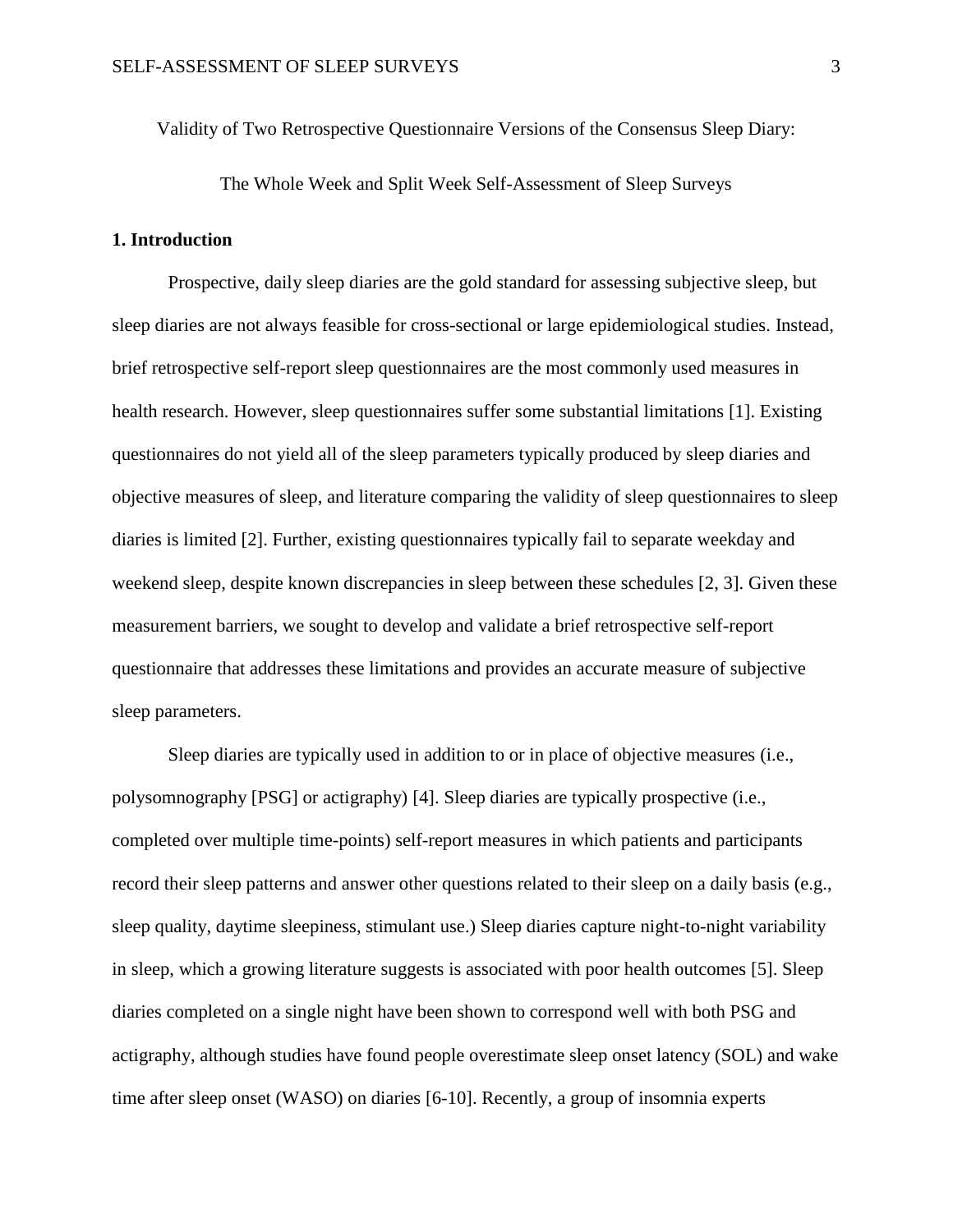developed a standardized sleep diary called the Consensus Sleep Diary and recommended it for widespread use [\[4\]](#page-24-3).

Sleep diaries provide some challenges, particularly for epidemiologic or other large-scale research. First, it is not always possible to ensure diaries are completed daily, particularly when administered via paper-and-pencil. If participants fail to complete the diary daily and attempt to fill in the diary retrospectively, the advantage of the diary over single-time point retrospective measures is diminished [\[11\]](#page-25-0). Second, diaries necessitate a longitudinal study design in which participants are first instructed on use of the sleep diary and then must return the diary at a later date. This format may not be feasible for some study designs (e.g., large-scale epidemiological research). Finally, sleep diaries represent substantial participant burden in comparison to brief questionnaires (e.g., seven times as many questions or items). Although electronic data capture can mitigate some of these concerns, it does not entirely reduce the burden or challenges posed by typical sleep diary data collection.

Retrospective self-report questionnaires are inexpensive and can be quickly administered, which makes them ideal for screening patients and conducting epidemiological research studies [\[12\]](#page-25-1) but existing measures demonstrate considerable limitations. For example, for the most widely used measure of sleep quality, the Pittsburgh Sleep Quality Index [\[13\]](#page-25-2), the method for calculation of quantitative sleep variables (e.g., total sleep time, sleep efficiency) is not consistent with current expert opinion [\[1,](#page-24-0) [4\]](#page-24-3). Similarly, the Sleep Timing Questionnaire [\[STQ;](#page-25-3)  [14\]](#page-25-3) and the Sleep Habits Survey [\[15,](#page-25-4) [16\]](#page-25-5) do not yield habitual estimates of important sleep parameters that are essential for researchers of insomnia and other similar sleep disorders (e.g., SOL, WASO). In order to facilitate comparison with existing sleep research conducted using sleep diaries and objective measures of sleep, it is important that retrospective self-report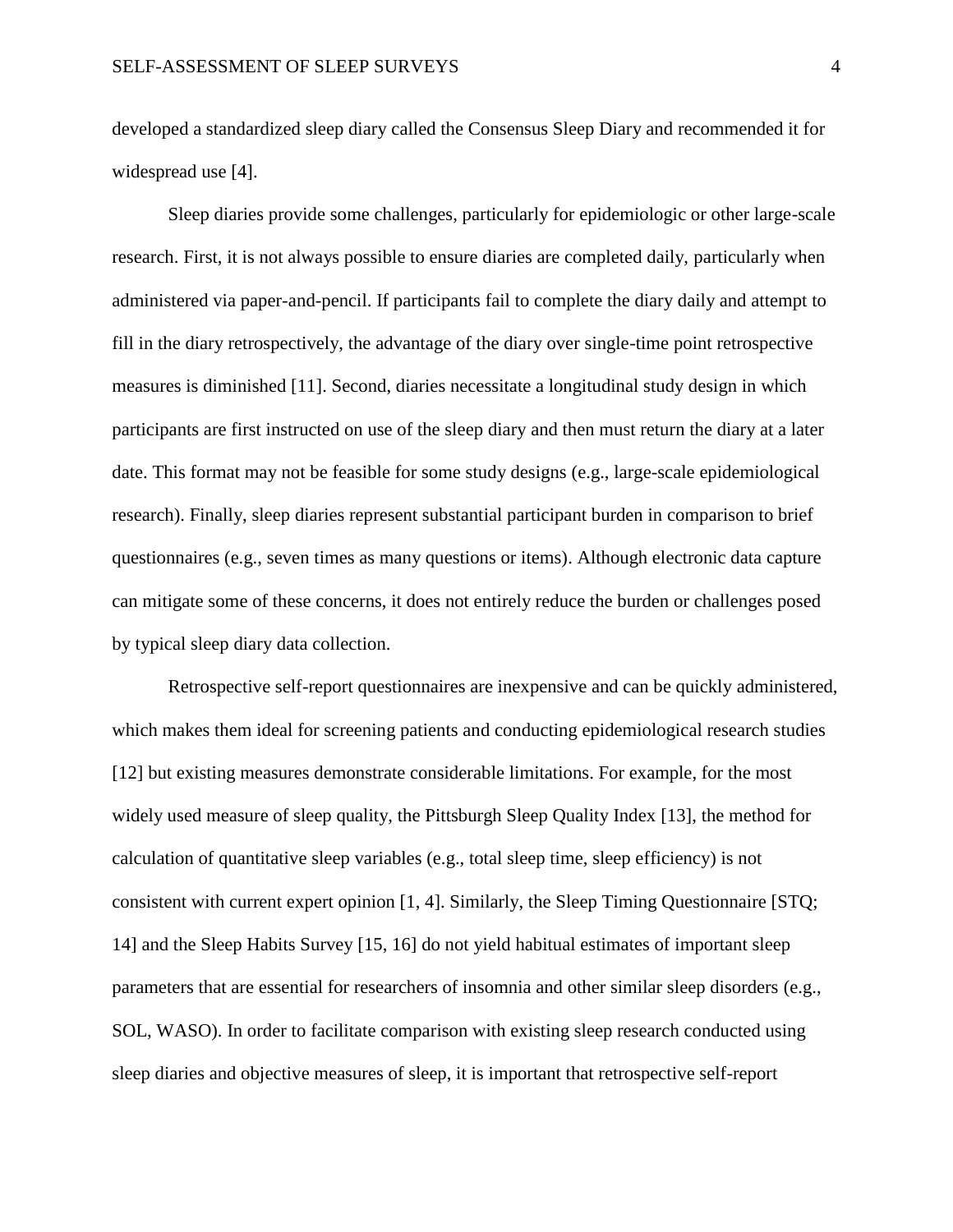questionnaires are able to obtain accurate estimates of multiple facets of sleep (e.g., timing, duration, efficiency) that are easy to compare to other measures of sleep (e.g., actigraphy).

Furthermore, the validity of retrospective self-report questionnaires may be poor, particularly in populations with greater night-to-night variability in sleep [\[17\]](#page-25-6). When people are asked to recall behaviors that are rare or important, they may be able to provide relatively accurate retrospective reports [\[18\]](#page-25-7). However, for frequent behaviors (e.g., sleep) people are unlikely to be able to recall specific details of the many sleep episodes. Rather, they must rely upon estimation and inference strategies to provide reports, which is subject to error and reporting biases, particularly when the behaviors are more irregular [\[e.g., in people with](#page-25-7)  [insomnia; 18\]](#page-25-7). People may also round estimates to the nearest hour, or report desired times rather than actual times when reporting morning wake-times, which may further decrease the accuracy of self-reports [\[14\]](#page-25-3).

Research on autobiographical memory suggests that retrospective reports can be improved by encouraging a cued retrieval process that takes advantage of the hierarchical structure of memory [\[19,](#page-25-8) [20\]](#page-25-9). Researchers may be able to garner more accurate responses by prompting participants to consider separate periods of time or themes for which the behavior may have varied [\[19,](#page-25-8) [20\]](#page-25-9). For example, a researcher examining sleep in college students may choose to ask participants to recall sleep behaviors separately for the summer and school year, and further delineate between sleep on exam weeks versus sleep on non-exam weeks, allowing multiple cues to aid in the retrieval of memories. This might result in more accurate responses than asking them to recall sleep behaviors throughout the entire year. For epidemiological sleep research, measures may be improved by simply incorporating thematic variations in sleep behaviors that typically occur in the general population such as weekdays/work days and weekends/off days. Indeed, in a nationally representative study of 1,040 adults by [Lauderdale](#page-24-1)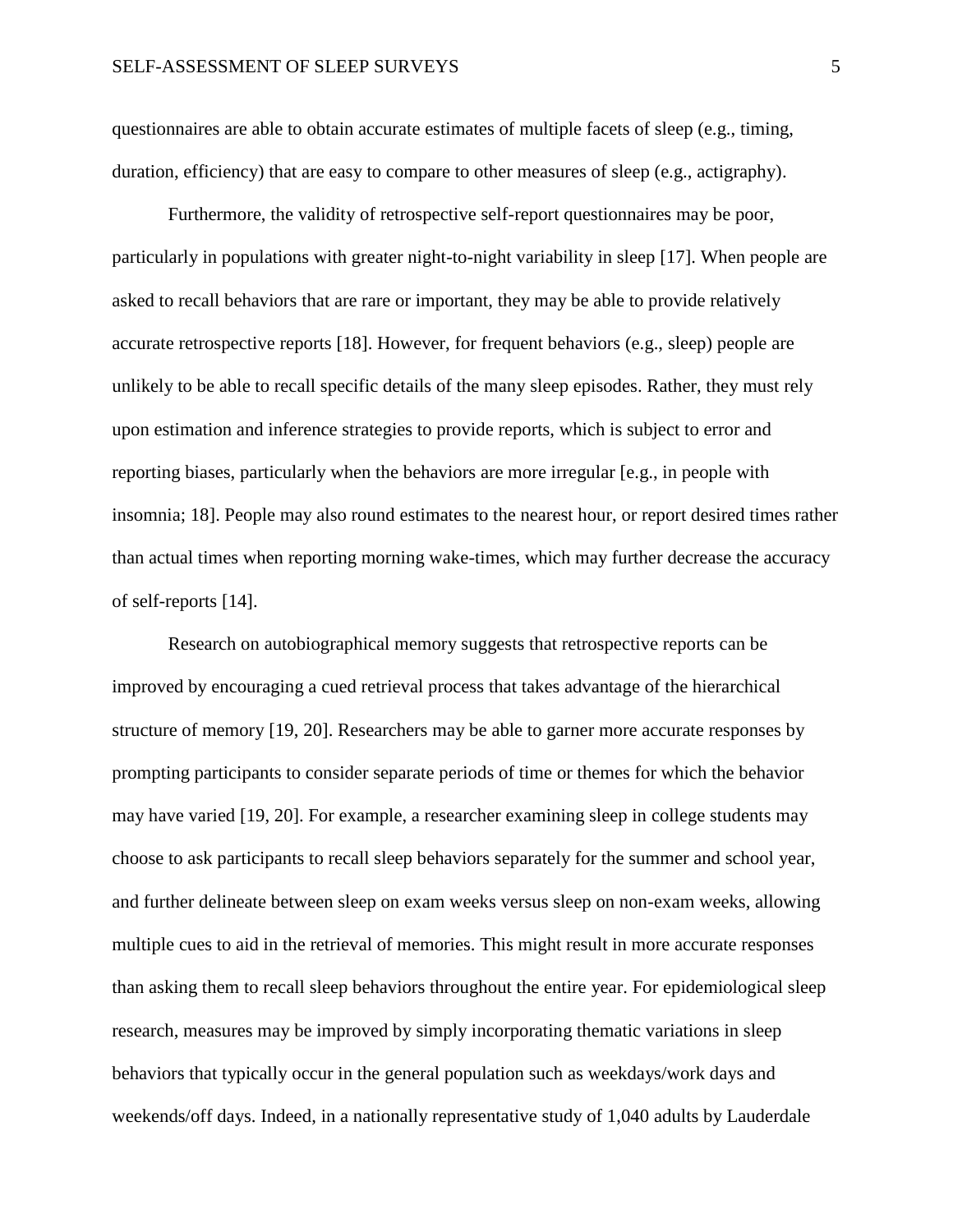[\[2\]](#page-24-1), assessing sleep duration using a single question versus two questions (weekday and weekend, weighted) yielded a significant (15-minute) difference in sleep duration estimates. Taken together, this evidence indicates querying weekday and weekend sleep separately may enhance accuracy of retrospective estimates of sleep.

The goals of the current study were to: 1) validate a retrospective questionnaire version of the Consensus Sleep Diary [\[4\]](#page-24-3) compared to typically-administered prospective sleep diaries, and 2) experimentally examine whether retrospectively measuring weekday and weekend sleep separately using a version of the Consensus Sleep Diary offers improvements over retrospectively measuring sleep over the entire week (i.e., the current standard in epidemiological research).

#### **2. Method**

#### **2.1. Participants**

One hundred and sixty-eight participants were recruited from undergraduate psychology courses at the University of North Texas during the Fall semester of 2013. Inclusion criteria were that students needed to be a) between ages 18-28, and b) enrolled in an undergraduate psychology course at the University of North Texas. Participants were recruited and offered extra credit through SONA Systems, a web-based human subject pool management software. Thirtyseven participants were ultimately excluded for the following reasons: poor adherence to the sleep diary/sleep questionnaire (i.e.,  $\leq$ 5 days of sleep diary completed; *n* = 24) or age out of range/unreported  $(n = 13)$ . Therefore, a total of 131 participants were included in the analyses. See Table 1 for participant characteristics.

#### **2.2. Procedures**

Participants reported to the sleep lab to collect sleep diary and instructions. They were instructed to complete the diary each morning as soon as possible after waking for 7 days. Then,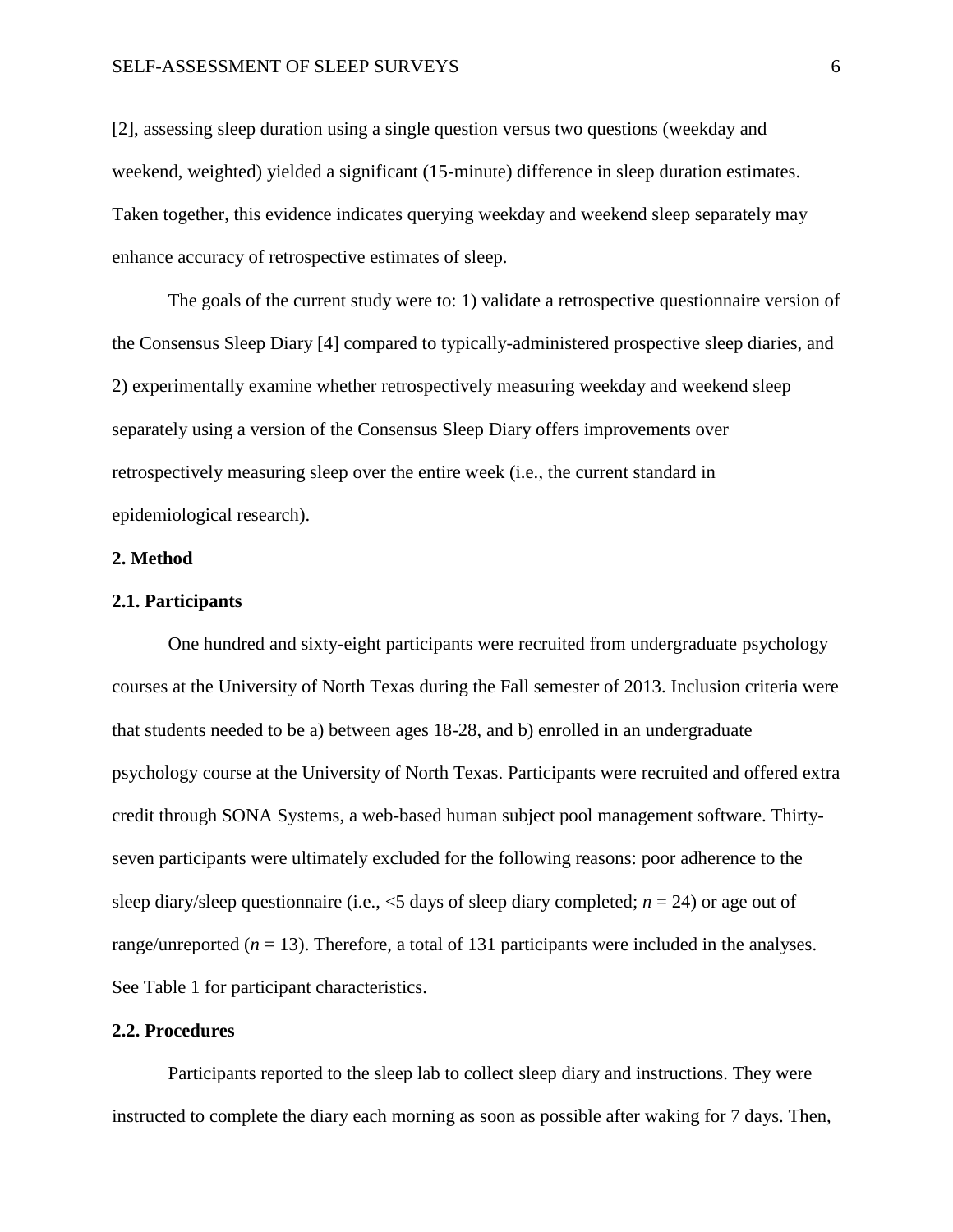they were to return to the lab on the same day of the week and approximate time as their original visit. Participants were then randomly assigned to either the whole week survey or split week survey condition. Simple randomization was performed via a random number generator and assigned based on the order in which participants returned their sleep diary. Participants in both conditions then completed the corresponding sleep questionnaire in addition to the demographics and additional psychosocial measures including the PSQI. All procedures were approved by the University of North Texas Institutional Review Board.

#### **2.3. Measures**

**2.3.1. Demographics.** In order to gain descriptive information about the sample, participants were administered a psychosocial questionnaire including demographic and work information (e.g., age, class rank, gender, race, ethnicity, marital status, employment status, work schedule, and whether they worked or had class on a weekend day).

**2.3.2. Sleep diary.** Each morning, participants were instructed to record information about their previous night's sleep using the Core Consensus Sleep Diary [\[4\]](#page-24-3). These questions allowed for the calculation of the following quantitative variables related to sleep: Total time in bed (TIB), sleep onset latency (SOL), number of awakenings (NWAK), total time awake after sleep onset (WASO), terminal wakefulness (TWAK), total sleep time (TST) and sleep efficiency percentage (SE; i.e., TST divided by TIB x100). Participants also rated the "Quality" (QUAL) of their sleep on a 5-point Likert-type scale  $(1 =$  poor to  $5 =$  very good). Participants were instructed to leave a sleep diary blank for the day if they forgot to fill it out, rather than try to fill it in the next day. Sleep variables were calculated for the entire week by creating a 5:2 weighted average using available weekdays and weekends. Lastly, participants had the opportunity to provide additional information that may be relevant to their sleep in a free response comment box (e.g., "I have a cold"). An additional question was provided on the sleep diary which asks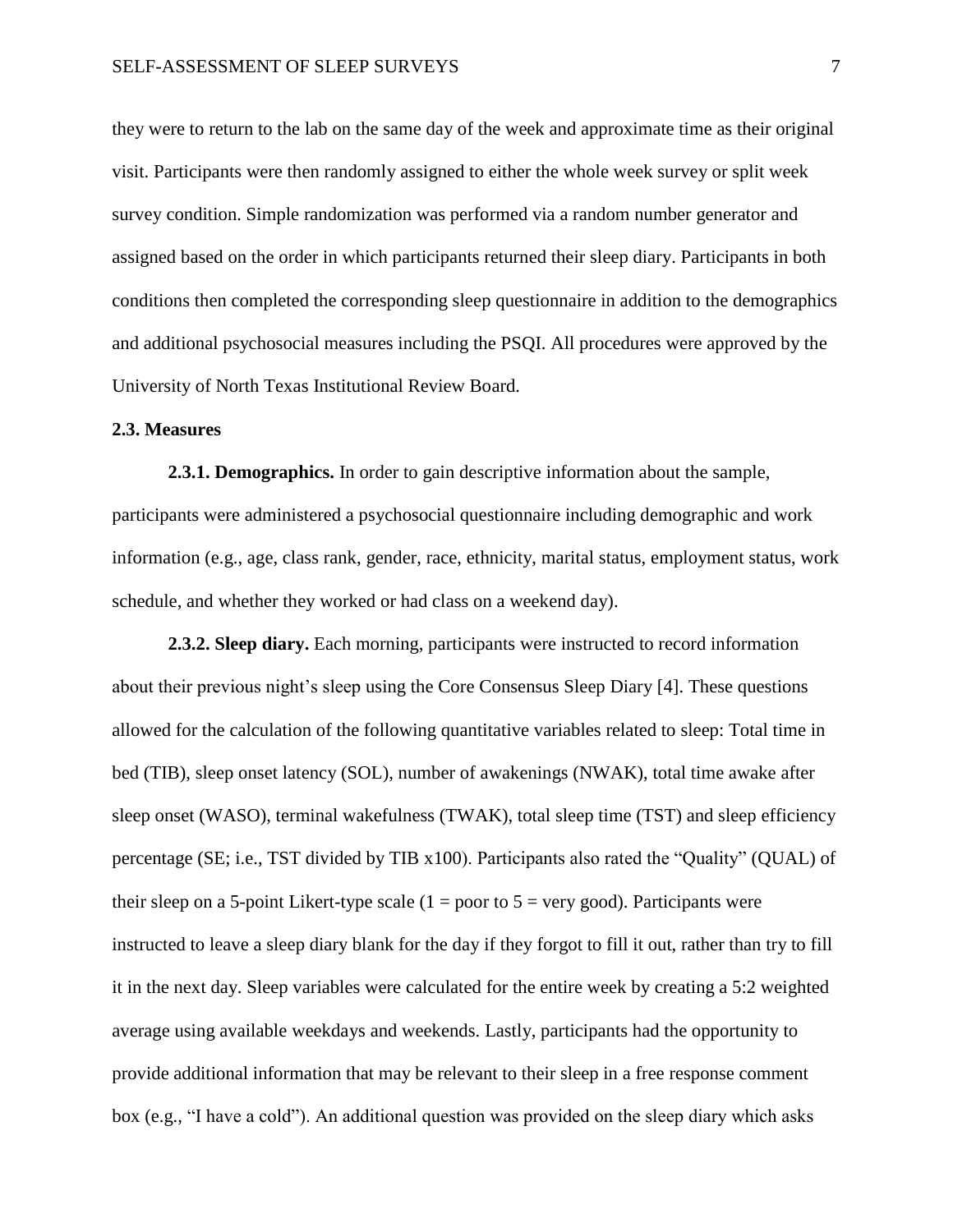participants to indicate each night whether the next day is a day off, or a workday, as well as when they are scheduled to start class or work that day. Out of 7 possible sleep diaries, participants completed and average of 6.73  $\pm$ 0.51 for a compliance rate of 96%. Of the total sample, 76% completed all 7 days of sleep diaries, 21% completed 6 days, and 3% completed 5 days.

**2.3.3. Self-Assessment of Sleep Surveys.** One of two different retrospective versions of the Consensus Sleep Diary questionnaire was administered to participants, depending on the condition to which they were randomly assigned. The whole week version of the Self-Assessment of Sleep Survey (SASS; Supplementary Material 1) asked participants to complete questions recalling their "average" sleep habits "during the previous week." The split week version of the Self-Assessment of Sleep Survey (SASS-Y; Supplementary Material 2) asked participants to complete questions twice, once recalling how they slept "on the weekend during the previous week (Friday night through Sunday morning)" and once recalling how they slept "on weekdays during the previous week (Sunday night through Friday morning)." For the SASS-Y, variables were averaged separately for weekend sleep and weekday sleep, and then a weighted (i.e., 5:2 weekday to weekend) average for the entire week was calculated. These questionnaires were developed by adding the phrase "on average" to the question stems from the Consensus Sleep Diary and including survey instructions that direct participants to consider a specific period of time (e.g., for the SASS, "…during the previous week.") For the SASS-Y, the questions were administered twice with separate instructions referring to the weekdays and weekends.

**2.3.4. Pittsburgh Sleep Quality Index.** The Pittsburgh Sleep Quality Index (PSQI) is a commonly used retrospective questionnaire that assesses subjective sleep over the past month. The PSQI is a reliable and valid instrument [\[13\]](#page-25-2) and has been validated in the college student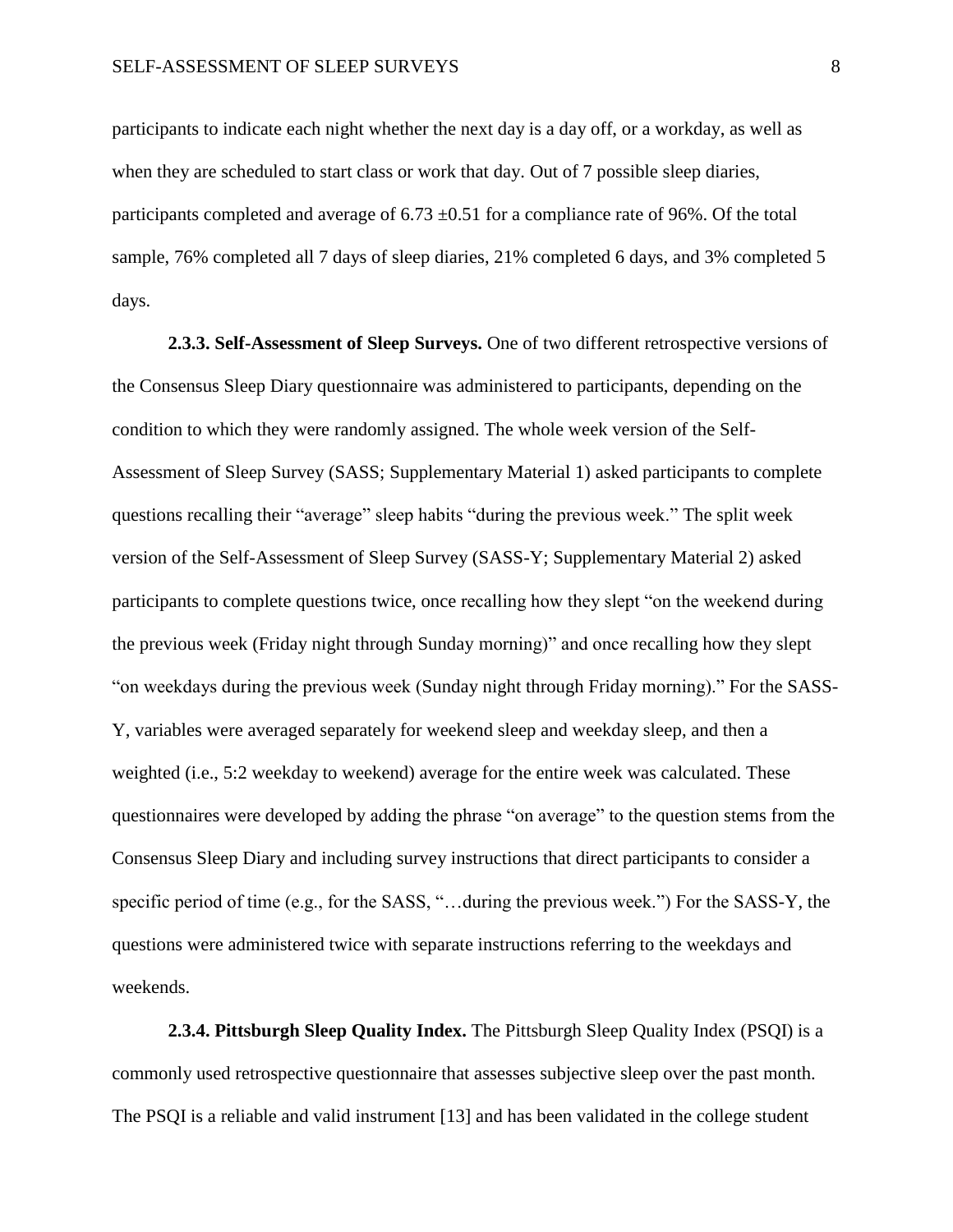population [\[21\]](#page-26-0). It demonstrated high test-retest reliability, high internal consistency (Cronbach's  $\alpha$  = 0.83), and high diagnostic sensitivity for distinguishing between good and poor sleepers ( $\kappa$  =  $0.75$ ,  $p < 0.001$  [\[13\]](#page-25-2). The PSQI includes items that produce a global score and seven component scores, some of which overlap with sleep diary-generated parameters: QUAL, SOL, TST, and SE. Coefficient  $\alpha$  was .56 in the current study.

#### **2.4. Statistical Analyses**

The following analyses were conducted in order to establish the convergent validity of the SASS and SASS-Y via comparison with sleep diaries. Prospective sleep diaries (5:2 weighted) served as the gold standard against which the SASS, SASS-Y and PSQI were compared on six sleep parameters (i.e., TWAK, SOL, WASO, TST, SE, and QUAL).

**2.4.1. Bland Altman plots and limits of agreement.** Sleep parameters produced from the SASS, SASS-Y, and PSQI were compared with sleep diaries using the Bland and Altman technique to examine systematic bias and agreement [\[22\]](#page-26-1). One deficit in the sleep measure validation literature is the erroneous use of product-moment correlation coefficients (*r*) and other global indices to demonstrate agreement between two measures. Correlation coefficients are inadequate for assessing agreement for four primary reasons: a) high correlation between two methods indicates the *strength* of a relationship instead of the agreement between the methods; b) a difference in scale of measurement affects agreement but not correlation (e.g., a parameter measured consistently lower by one method [e.g., 400 min vs 500 min] could be perfectly correlated with a gold standard even though the two measures never agree), and therefore data that has low agreement can still demonstrate high correlations; c) correlation fluctuates depending on the range in the sample such that a wide-ranging parameter will inherently have a greater correlation than a narrow-ranging parameter; and d) significance testing is irrelevant in testing the strength of agreement, as it is expected that two measures would have a certain degree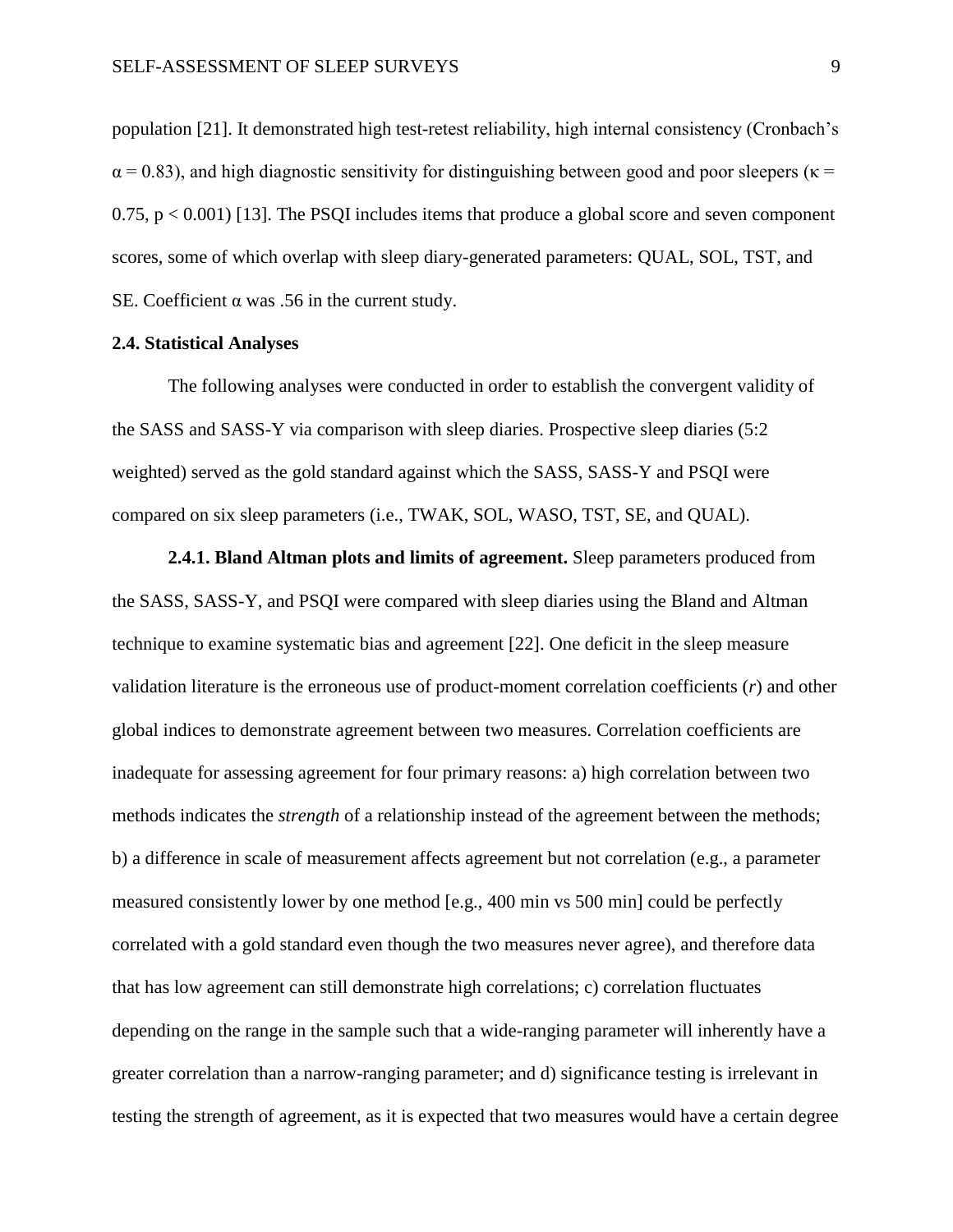of relationship [\[22\]](#page-26-1). Bland and Altman [\[23\]](#page-26-2) stated, although frequently done, it is inappropriate to assess *agreement* between measures using correlation, regression, comparison of means, structural equations, or intra-class correlation methods. Instead, plots of means against mean differences (Bland-Altman plots) and estimates of where 95% of differences between measures are expected to fall (limits of agreement) are suggested, as these items give information as to potential systematic bias and variability of estimates in addition to mean differences. We defined satisfactory agreement if differences were smaller than 30 minutes for SOL, WASO, and TWAK, 60 minutes for TST, 15% for SE, and 1 point for QUAL. We selected these limits of agreement based on a combination of examples set by previous literature [\[24,](#page-26-3) [25\]](#page-26-4) and on the basis of our clinical experience. For TST in particular, we selected 60 minutes due to 1) the common practice of categorizing TST by hour increments on retrospective sleep surveys [\[26\]](#page-26-5) and 2) the common use of 60 minutes as a unit for altering sleep schedules to produce noticeable change in performance and health outcomes [\[27-29\]](#page-26-6). For SE, we selected more generous limits of agreement compared to previous literature (e.g.,  $5\%$ ) due to 1) the number of subjectively estimated variables that are included in the SE calculation, making it more susceptible to additive bias and 2) our clinical experience working with people with insomnia, the most likely disorder to display discrepancies in SE. Notably, few studies exist that have developed precedent for setting acceptable limits of agreement for sleep parameters in adults.

Bland Altman plots were created to graph the mean of either SASS, SASS-Y, and PSQI measures and the weighted sleep diary measures (x-axis) versus the difference between the two measures [\[y-axis; 30\]](#page-27-0). In the plots, the 95% limits of agreement are displayed as the two outer lines and signify that 95% of differences between the two measures (i.e., 2 standard deviations above and below the mean) are expected to fall between these lines. Mean difference, or bias, is represented as the middle line on these plots, with positive values indicating overestimation by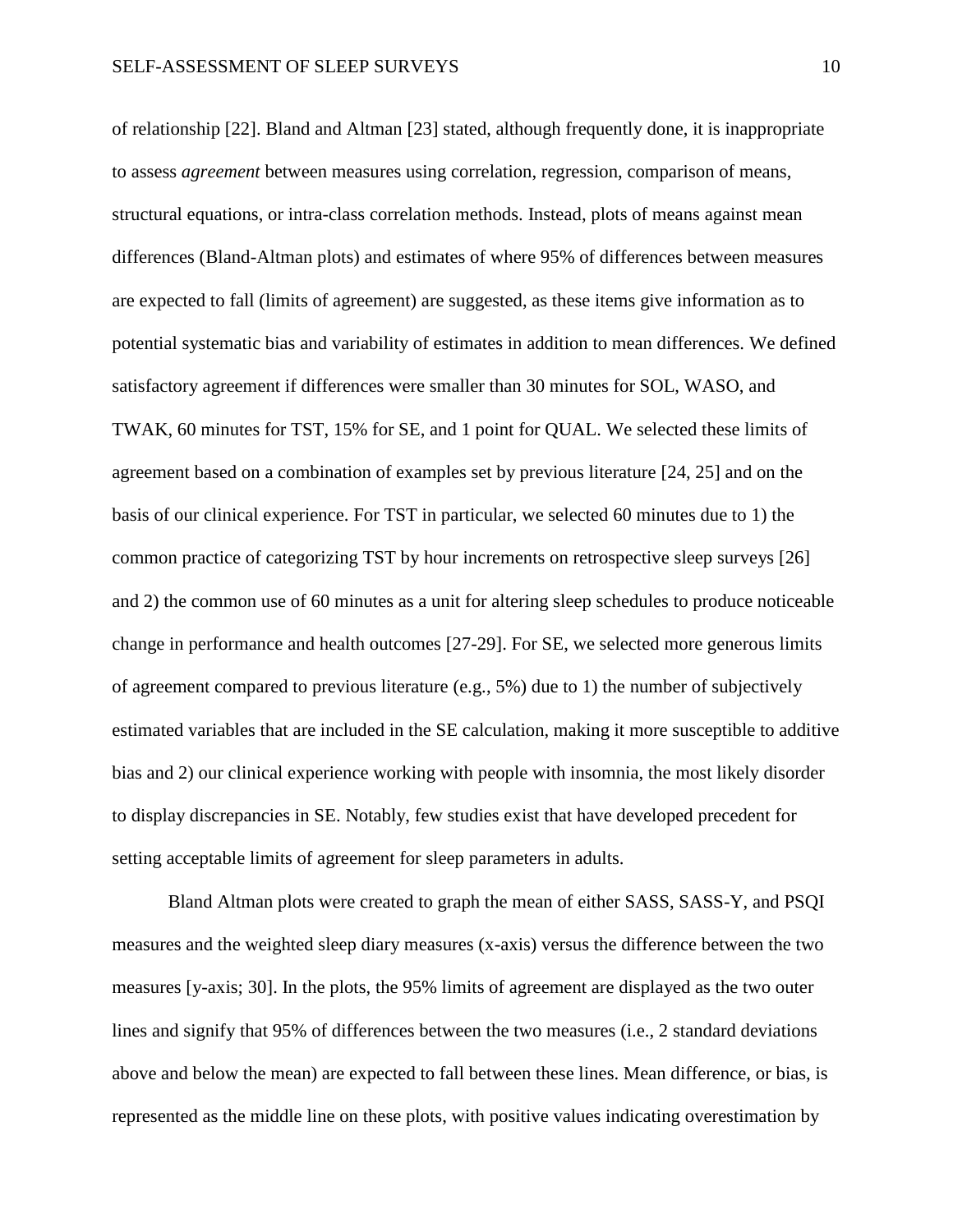either the SASS, SASS-Y, or PSQI measures compared to sleep diaries, and negative values indicating underestimation of either SASS, SASS-Y, or PSQI measures compared to sleep diaries. All analyses were conducted in R [\[version 1.1.383; 31\]](#page-27-1). Bland Altman analyses were conducted using the BlandAltmanLeh package [\[32\]](#page-27-2).

**2.4.2. Mean differences and correlations.** Means on all sleep parameters were compared using paired samples t-tests and bivariate correlations in order to examine the degree and strength of the relationship between SASS/SASS-Y, PSQI, and sleep diary. Spearman correlations were used for TWAK, SOL, and WASO, as these variables were not normally distributed, and Pearson correlations were used for TST, TWAK, QUAL, as these measures were normally distributed.

# **3. Results**

Participant characteristics are displayed in Table 1. There were no significant differences in demographic characteristics between groups.

#### **3.1. Bland Altman Analyses**

Mean difference (i.e., bias or  $\alpha$ ), standard deviation of differences (i.e., precision or  $\sigma$ ), and 95% limits of agreements [\[30\]](#page-27-0) for all sleep parameters are presented in Table 2. Inspection of these values and Bland Altman plots (see Figures 1-6) indicated the SASS-Y displayed slightly less bias than the SASS for estimating TWAK, SOL, SE, and QUAL, whereas the SASS displayed less bias than the SASS-Y for estimating WASO and TST. The SASS-Y questionnaire demonstrated the best (i.e., lowest) precision across all sleep parameters resulting in the narrowest limits of agreement (i.e., 95% of differences are expected to fall in a narrower range). This effect was most pronounced for TST, in which 95% limits of agreement for the SASS-Y spanned a range of 2.9 hours compared to SASS (5.3 hours) and PSQI (3.5 hours).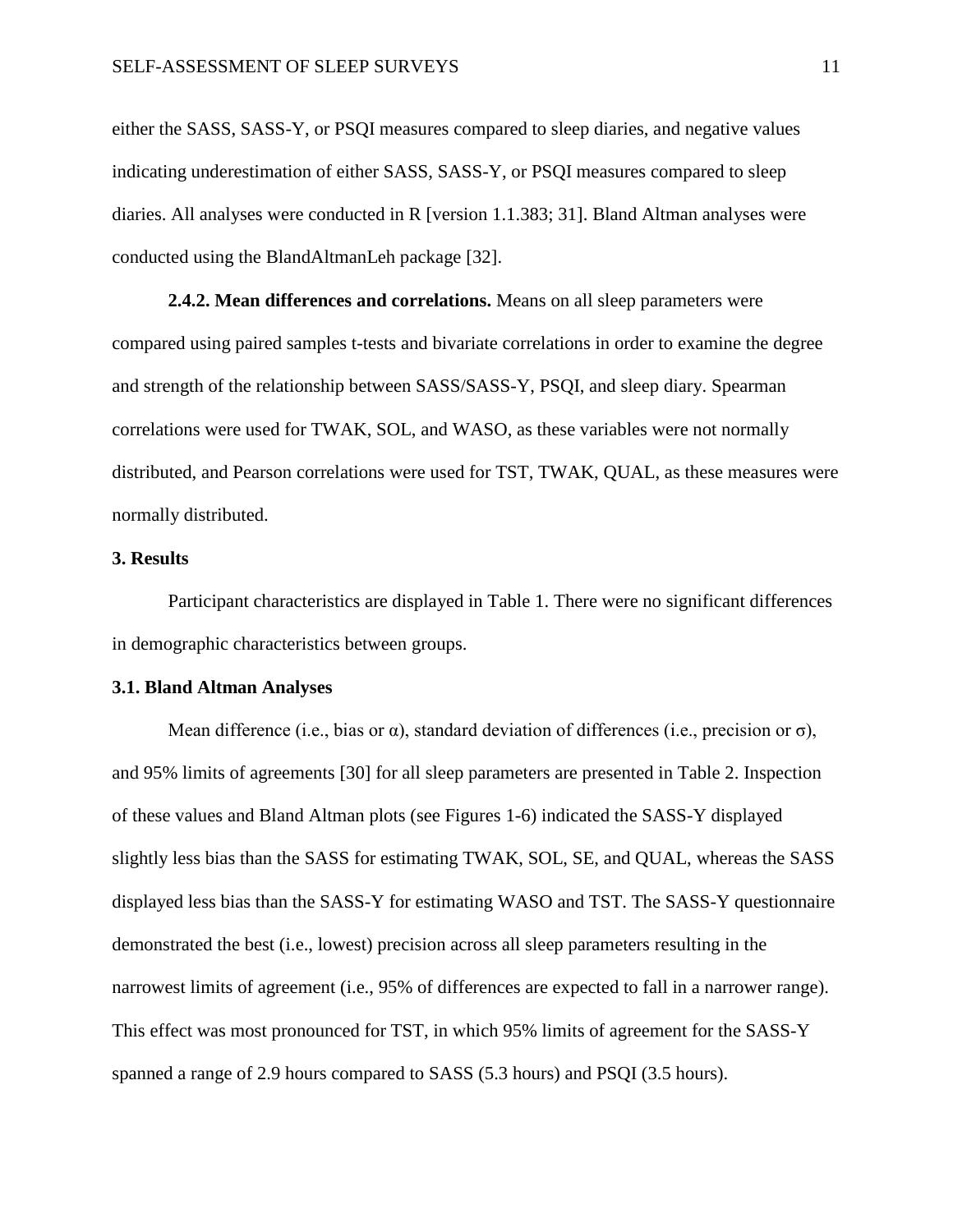There appeared to be a significant positive slope for SASS, SASS-Y, and PSQI measures of TWAK, SOL, TST, SE, and WASO, indicating non-constant bias (i.e., greater mean values of each of these parameters tended to be related to greater overestimation by SASS, SASS-Y, and PSQI questionnaires compared to the weighted sleep diaries). There also appeared to be substantial heteroscedasticity for the SASS, SASS-Y, and PSQI questionnaires for all sleep parameters (i.e., very high or low mean values of these parameters tended to be related to greater variability in bias between the SASS, SASS-Y, or PSQI questionnaires and the weighted sleep diaries).

Regarding satisfactory agreement with sleep diary, see the "Range" column in Table 2. For the SASS, satisfactory agreement was met for SOL, SE, and QUAL but not for TWAK, TST, or WASO. For the SASS-Y, satisfactory agreement was met for SOL, WASO, SE, and QUAL (and TWAK was <1 minute outside of range), but not for TST. For the PSQI, satisfactory agreement was met for SOL and QUAL, but not for TST or SE.

#### **3.2. Mean Differences and Correlations**

As shown in Table 3, there were no significant mean differences between the SASS and the weighted sleep diaries on any of the sleep parameters (i.e., TWAK, SOL, WASO, TST, SE, or QUAL). There were significant mean differences between the SASS-Y and the weighted sleep diaries on TST, but not on TWAK, SOL, WASO, SE or QUAL. There were significant mean differences between the PSQI and the weighted sleep diaries on measures of TST, SE, and QUAL, but not SOL (TWAK and WASO are not assessed by the PSQI).

As shown in Table 4, the SASS and the weighted sleep diaries were significantly correlated on all sleep parameters  $(r = .24 \text{ to } .84)$ . The SASS-Y and the weighted sleep diaries also were significantly correlated on all sleep measures, to a somewhat stronger degree than the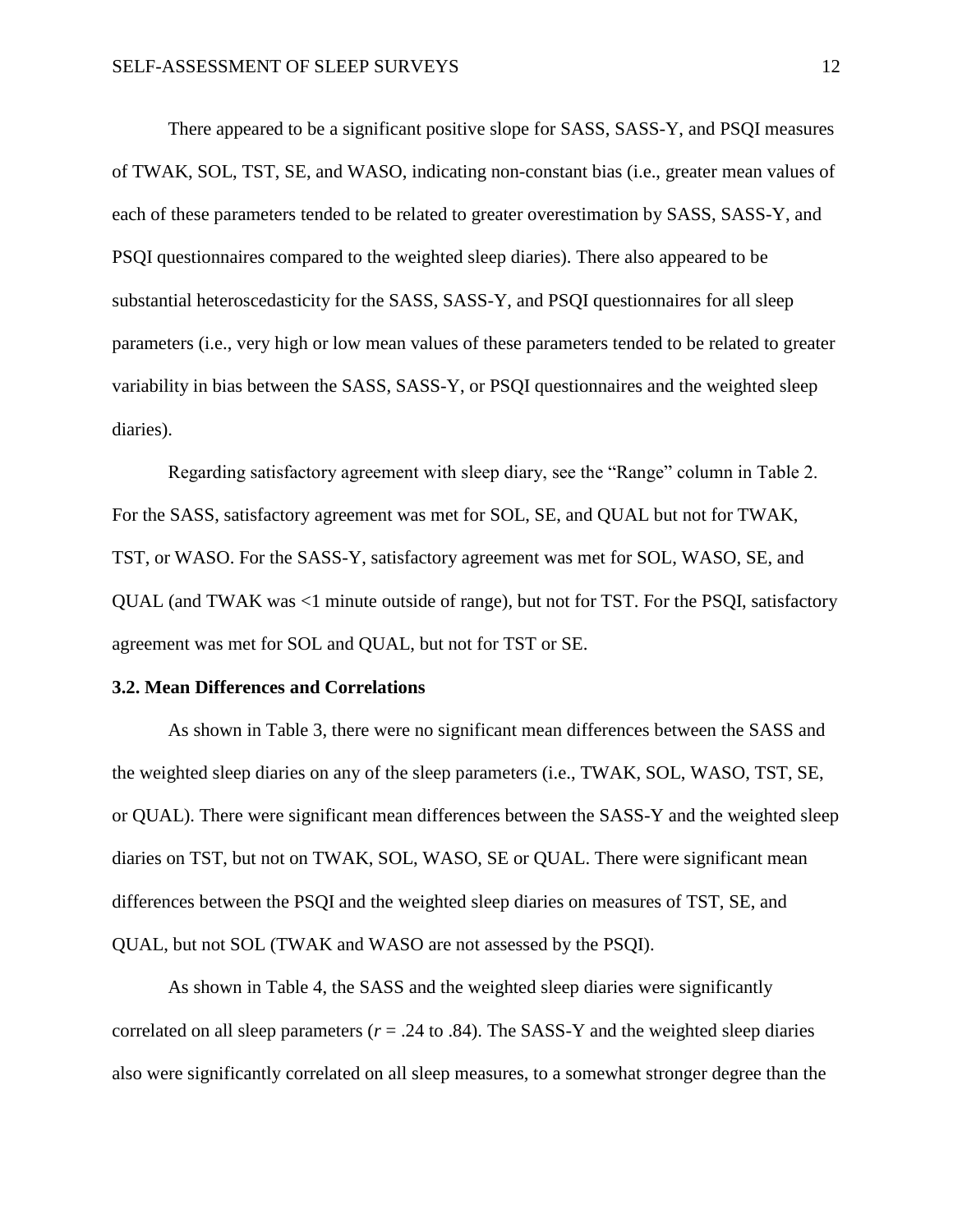SASS (*r* = .51 to .85). The PSQI was correlated with the weighted sleep diaries on SOL, TST, and QUAL ( $r = .67$  to .75), but not on SE ( $r = .13$ ).

#### **4. Discussion**

The need for valid measurement of specific sleep domains is one of the most fundamental and pressing concerns in sleep research. However, no validated questionnaires exist that directly correspond to the gold standard of subjective sleep measurement, sleep diary. Further, most previous research has not differentiated weekday versus weekend sleep in retrospective assessments, despite known differences in average sleep patterns by different days of the week/schedule obligations [\[2\]](#page-24-1). This was the first study to 1) explore validity of a retrospective questionnaire version of the Consensus Sleep Diary [\[4\]](#page-24-3) and 2) experimentally examine whether retrospectively measuring weekday and weekend sleep separately (i.e., SASS-Y) offered improvements over retrospectively measuring sleep over the entire week (i.e., SASS) in comparison to prospectively measuring sleep daily for a week (i.e., sleep diaries). Our results suggested separate recall of weekday versus weekend sleep may help enhance validity for some sleep parameters (TWAK, SOL, SE, QUAL) when administering prospective sleep diaries is not feasible.

The SASS-Y version of the retrospective sleep diary had stronger correlations with the prospective sleep diaries on all six sleep parameters compared to the SASS, and the SASS-Y appeared slightly less biased than the SASS in estimating TWAK, SOL, SE, and QUAL. However, the differences between the amount of bias in the SASS and SASS-Y were not particularly large (i.e., < 2 minute difference in bias for TWAK, SOL, and SE and 0.08 unit difference in bias for QUAL). Interestingly, the SASS-Y overestimated TST by approximately 15 minutes (compared to the SASS, which only underestimated TST by 0.5 minutes). These results are identical to findings from [Lauderdale \[2\]](#page-24-1): in their study, TST reported using a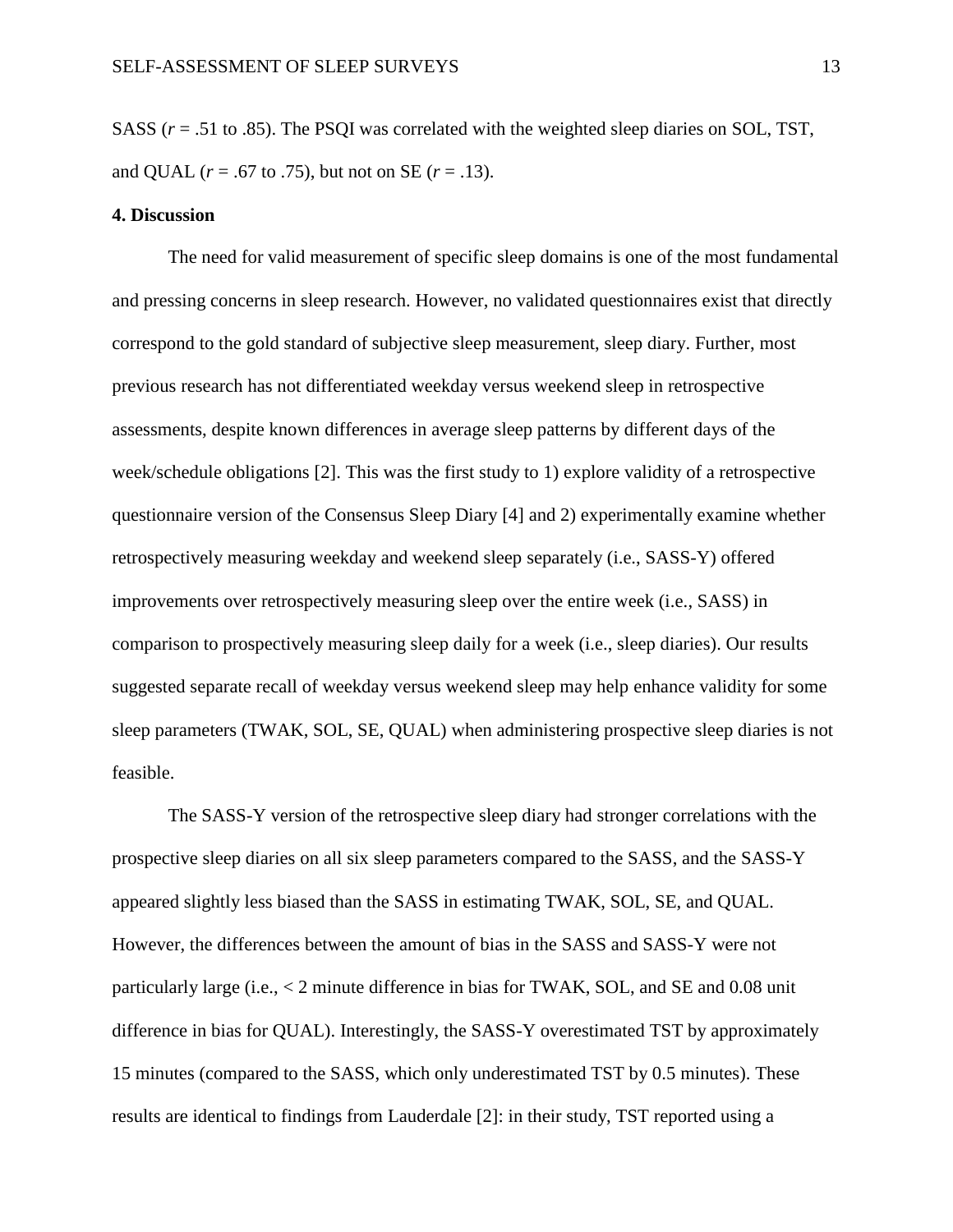weighted average from two separate questions about weekday and weekend sleep was significantly longer by 15 minutes compared to a single question about prior week's sleep. However, our findings build on this study by: 1) assessing other sleep parameters beyond just TST, and 2) by comparing the SASS and SASS-Y to a prospective sleep diary, which allowed us to determine convergent validity to the current self-report gold standard. These results are in contrast with two previous studies which found, on average, compared to sleep diary a retrospective questionnaire of sleep underestimated TST by 11 minutes [\[33\]](#page-27-3) in a sample of community-dwelling older adults and by 15 minutes in a sample of 20-40 year-old adults [\[17\]](#page-25-6). These discrepancies may be due to differences in population or in the formulation of the sleep questionnaire and sleep diary used in the respective studies.

It is possible that by asking participants to recall weekday and weekend sleep separately, we primed them to rely on heuristics or stereotypes about weekend sleep to estimate their TST (e.g., "Everyone sleeps in longer on the weekends.") Interestingly, while the SASS-Y measure of TST was slightly more biased, it also was more strongly correlated with sleep diary TST compared to the SASS ( $r = .80$  versus  $r = .61$ , respectively). This suggests people may be more likely to overestimate their TST on the SASS-Y, but they do so in a manner consistent with their actual sleep (e.g., if TST was longer on diary, their questionnaire estimate would also be longer). In contrast to the SASS and SASS-Y, the PSQI sleep parameters appeared to be more biased and less strongly correlated with the prospective sleep diaries. Because retrospective questionnaires are not highly accurate in comparison to sleep diary, these findings suggest retrospective measures should be avoided when prospective measures are possible particularly if the sleep parameter of interest is TST.

Although bias (i.e., aggregate over/underestimation) of sleep parameters for retrospective questionnaires compared to sleep diary was generally within acceptable ranges, the precision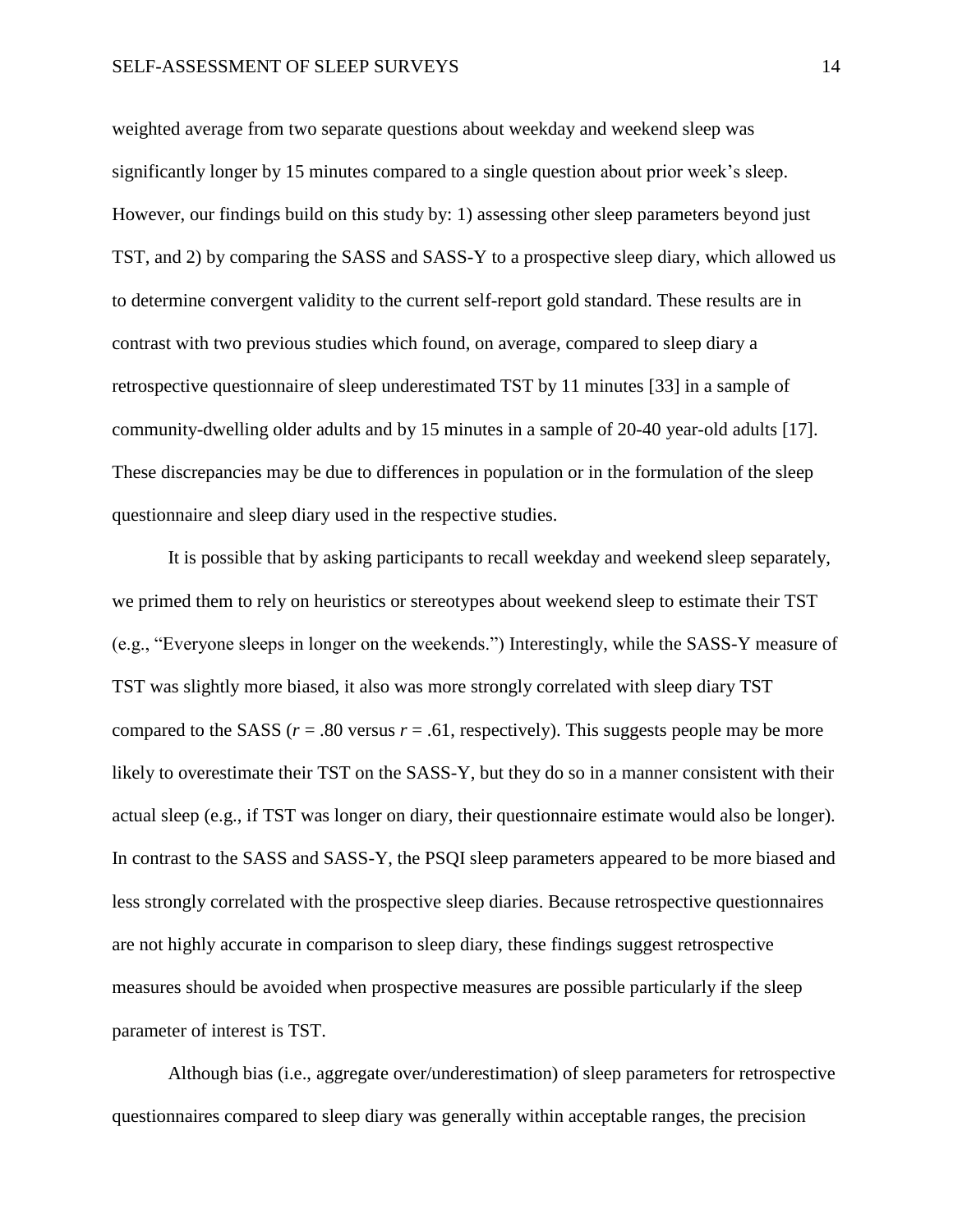(i.e., standard deviation around mean differences) was generally poor (i.e., large) resulting on broad limits of agreement. Large precision values indicated a great deal of variability in the estimates on all of the retrospective questionnaires compared to sleep diary, meaning that for a given individual the accuracy of questionnaires was highly variable. However, the SASS-Y demonstrated the best precision compared to the SASS and PSQI across all sleep parameters, and this outperformance was particularly prominent for TST. Ultimately, our results suggest retrospective questionnaires do not yield accurate estimates of TST in comparison to sleep diary, as none of the three questionnaires had mean differences that fell within the predetermined acceptable limits of agreement (i.e., ±60 min difference).

In sum, the relative benefit of including the additional questions about weekday and weekend sleep must be weighed against potential burden on respondents. The results from the ttests suggest that the SASS and SASS-Y are similarly able to validly estimate TWAK, SOL, WASO, SE, and QUAL and the SASS may actually be slightly less biased than the SASS-Y for estimating TST. However, the SASS-Y demonstrated better precision across all sleep parameters and thus may be preferable in studies with smaller sample sizes or in a clinical setting when accuracy of reporting for individuals is prioritized over the aggregate accuracy. In contrast, for studies where participant burden is a concern, use of a briefer whole week measure like the SASS may be sufficient to obtain summary information about sleep parameters for the sample.

## **4.1. Limitations and Future Directions**

While this study has a number of strengths, some limitations warrant further research. First, all participants completed the SASS or SASS-Y after tracking their sleep habits for an entire week, which may have influenced their responses. Improvements in participant recall offered by the SASS-Y over the SASS may have been diluted by participants' increased attention towards their sleep habits over the previous week, regardless of the condition to which they were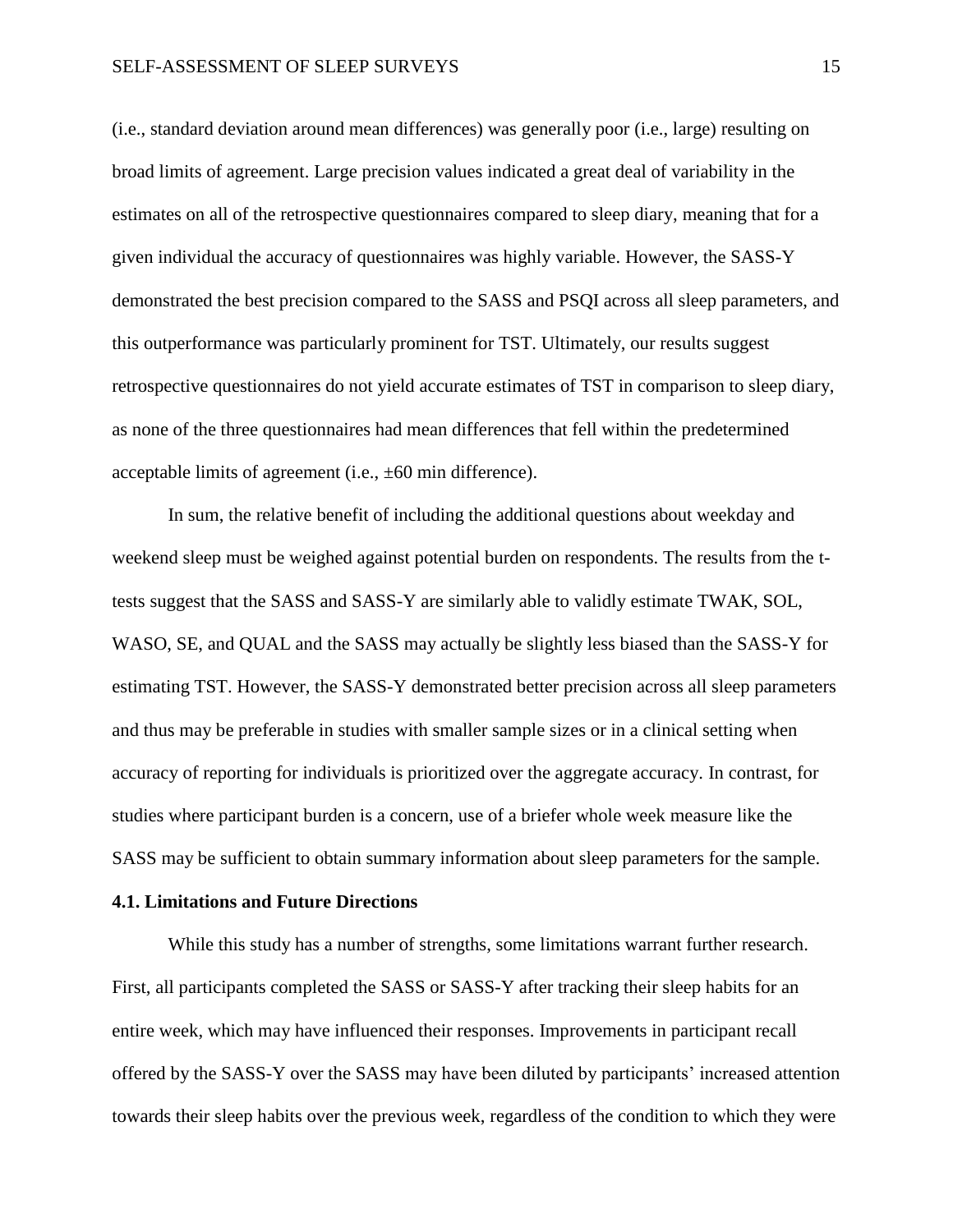randomized. Secondly, an important assumption in the current study is that sleep diaries were completed prospectively. However, some participants may have completed their sleep diaries at one time, retrospectively, at the end of the week. To minimize this problem, participants were specifically discouraged from filling in data if they forgot. Although this instruction may have decreased the likelihood of participants completing multiple days of their sleep diaries at one time, it likely contributed to increased missing data. Third, all participants began and ended the study on different days. This means that individuals in the SASS-Y condition may have completed the SASS-Y between 1 and 5 days after the weekend sleep they were actually reporting on ended. Ideally, the day participants started and ended the study would have been standardized to reduce variability in recall bias.

Fourth, an objective (e.g., polysomnography) or inferred measure of sleep (e.g., actigraphy) was not available for the current study. Matthews et al. [\[34\]](#page-27-4) suggest that it is vital to assess sleep parameters such as sleep duration using multiple methods of assessment to ensure confidence in the results. A replication study including objective or inferred measures of sleep would allow for comparison that is less reliant on participant adherence to instructions and not prone to self-report bias, and this is an important next step in this line of research. Fifth, an additional underlying assumption contributing to the rationale for the current study is that participants would have different sleep schedules on weekdays and weekends due to changes in school and/or work responsibilities throughout the week. More than 35% of participants worked or had class on weekends, which suggests many participants in the study had schedules which deviated from the traditional workweek that likely impacted their sleep schedules. Ultimately, as a consequence of this study's use of college students, who may be less likely to have traditional work schedules (e.g., Monday through Friday, 9am-5pm), the variability between weekday and weekend may have been lessened, which may have resulted in less variance overall to find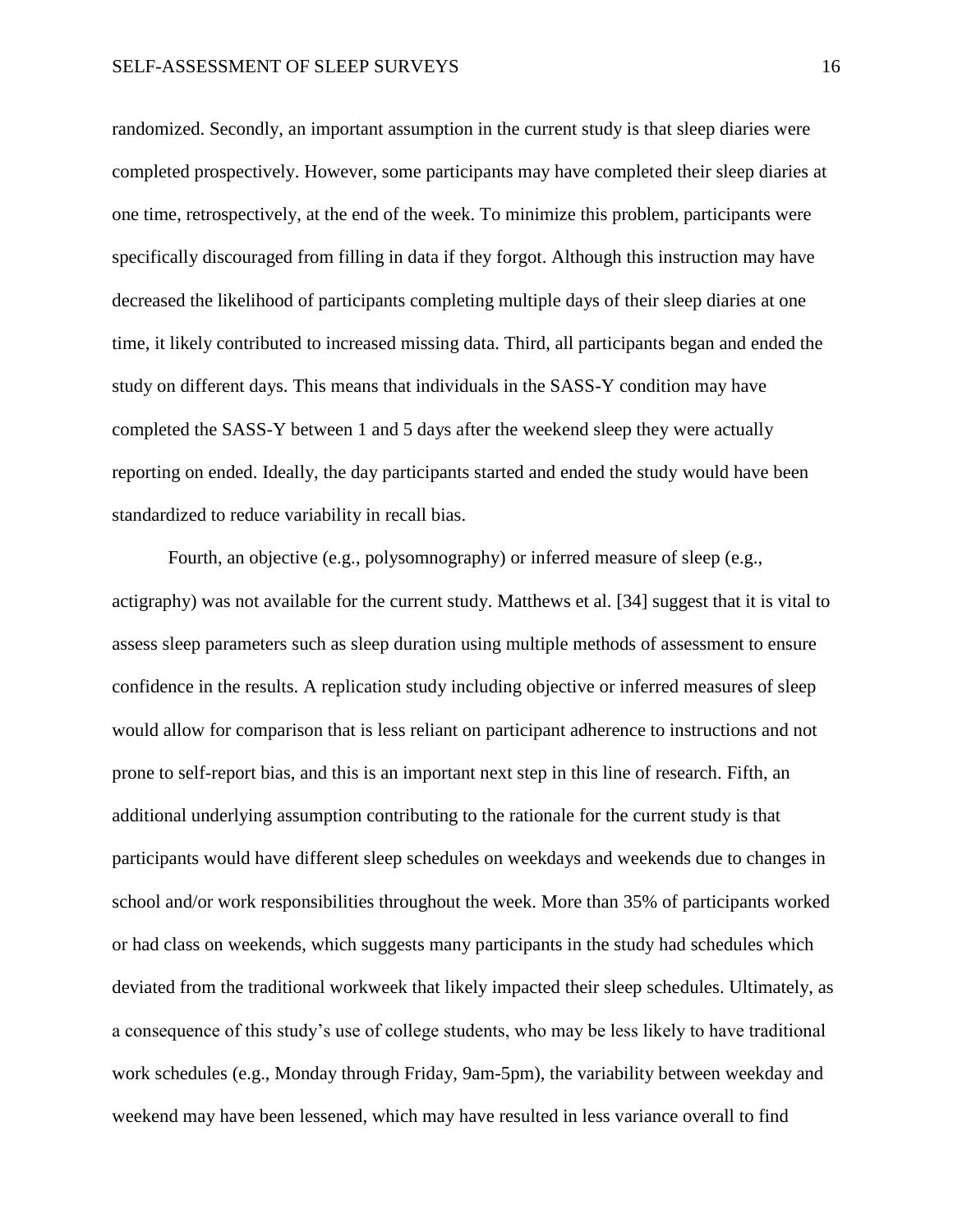significant differences. Our results also indicated that some of the mean differences between the SASS/SASS-Y and weighted sleep diaries were not normally distributed (SASS SOL, SASS SE, SASS WASO, and SASS-Y SOL were all leptokurtic), which also may have biased Bland Altman results and restricted the ability to find differences.

In future research, it would be important to replicate the current study in adults with more traditional work schedules, as well as other populations (e.g., older adults, clinical populations, individuals with children/families). In addition, it would be best to extend the question time frame in the SASS-Y to "weekday/work days" and "weekend/off days". However, as shown above, this is a relatively smaller percent of the population (e.g., 3%-20% of our sample). As currently designed, the SASS-Y would likely not be valid in shift-working populations, but neither would the SASS or the PSQI. Another important future direction in this area is to examine whether certain participant characteristics may be responsible for differences in accuracy of retrospective reporting of sleep information. A recent study by Mathews et al. [\[34\]](#page-27-4) demonstrated that personal factors such as hostility, depressive symptoms, age, insomnia symptoms, and perceptions of poor health were factors that partially explained differences between prospectively- and retrospectively-assessed sleep parameters.

### **4.2. Summary and Conclusion**

In summary, the results of this study suggested asking participants to retrospectively estimate their sleep on weekday and weekdays separately offers some small advantages for estimating some sleep parameters (TWAK, SOL, SE, and QUAL) compared to asking participants to retrospectively estimate their sleep for the entire week or past month using the PSQI. The separate recall of weekday and weekends may lead to slight overestimation of TST but less variability in accuracy. Sleep diaries remain preferable over retrospective questionnaires whenever possible but use of a questionnaire corresponding to the Consensus Sleep Diary,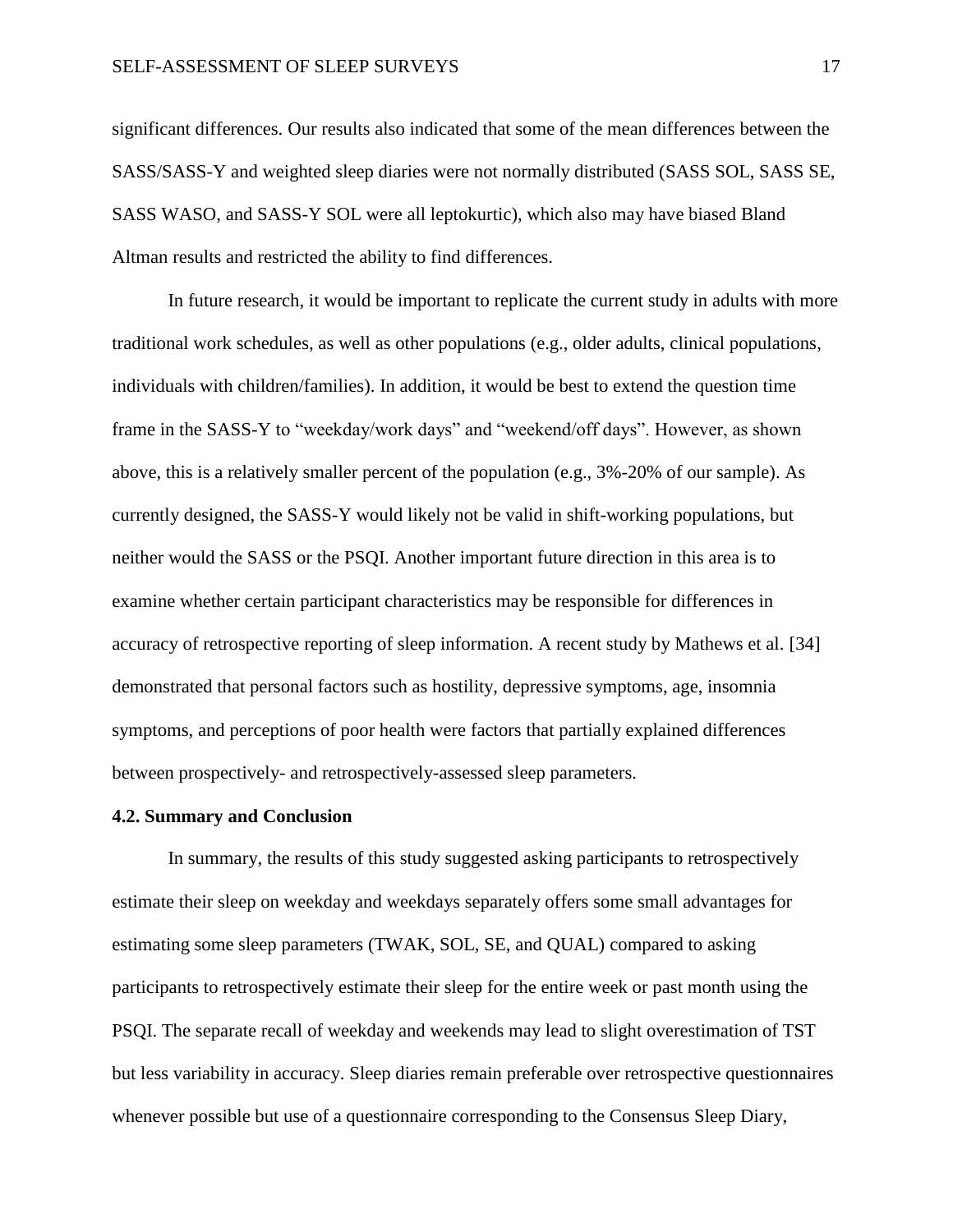### SELF-ASSESSMENT OF SLEEP SURVEYS 18

particularly one that asks about weekdays and weekends separately, offers clear benefit above existing retrospective questionnaires of sleep. As with any questionnaire, researchers and clinicians must balance validity and reliability with ease of administration and completion and consider the specific needs of the population of interest when choosing a retrospective questionnaire over other measures.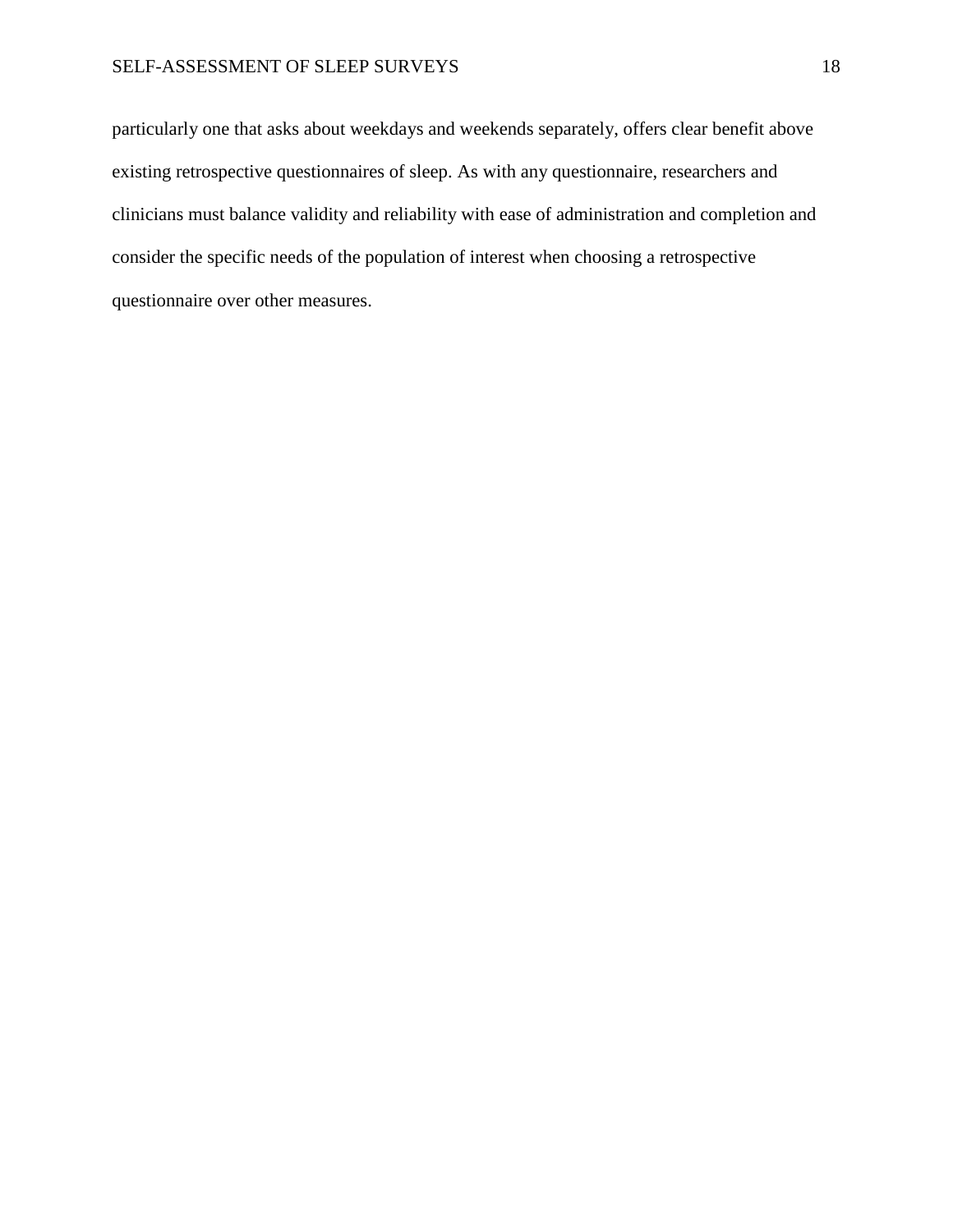| apie |  |
|------|--|
|      |  |

*Participant Characteristics* 

| <i>i</i> a <i>i depant Character</i> is hos |                                            |                                             |                                            |                                                    |                                                  |                                         |                                       |         |
|---------------------------------------------|--------------------------------------------|---------------------------------------------|--------------------------------------------|----------------------------------------------------|--------------------------------------------------|-----------------------------------------|---------------------------------------|---------|
|                                             | Entire<br>Sample<br>Mean or n<br>$(N=131)$ | Entire<br>Sample<br>SD or $\%$<br>$(N=131)$ | SASS<br>Sample<br>Mean<br>or n<br>$(n=71)$ | <b>SASS</b><br>Sample<br>SD or<br>$\%$<br>$(n=71)$ | SASS-<br>Y<br>Sample<br>Mean or<br>n<br>$(n=60)$ | SASS-Y<br>Sample<br>SD or %<br>$(n=60)$ | $t-$<br>value<br>or $\chi^2$<br>value | p-value |
| Age                                         | 19.39                                      | 1.65                                        | 19.38                                      | 1.60                                               | 19.40                                            | 1.72                                    | $-0.07$                               | 0.95    |
| <b>Class Rank</b>                           |                                            |                                             |                                            |                                                    |                                                  |                                         | 2.7                                   | 0.62    |
| Freshman                                    | 62                                         | 47.3%                                       | 33                                         | 46.5%                                              | 29                                               | 48.3%                                   |                                       |         |
| Sophomore                                   | 28                                         | 21.4%                                       | 14                                         | 19.7%                                              | 14                                               | 23.3%                                   |                                       |         |
| Junior                                      | 16                                         | 12.2%                                       | 11                                         | 15.5%                                              | 5                                                | 8.3%                                    |                                       |         |
| Senior                                      | 21                                         | 16.0%                                       | 10                                         | 14.1%                                              | 11                                               | 18.3%                                   |                                       |         |
| Not reported                                | $\overline{4}$                             | 3.1%                                        | 3                                          | 4.2%                                               | $\mathbf{1}$                                     | 1.7%                                    |                                       |         |
|                                             |                                            |                                             |                                            |                                                    |                                                  |                                         |                                       |         |
| Gender                                      |                                            |                                             |                                            |                                                    |                                                  |                                         | 0.15                                  | 0.93    |
| Male                                        | 33                                         | 25.2%                                       | 17                                         | 23.9%                                              |                                                  | 26.7%                                   |                                       |         |
|                                             |                                            |                                             |                                            |                                                    | 16                                               |                                         |                                       |         |
| Female                                      | 96                                         | 73.3%                                       | 53                                         | 74.6%                                              | 43                                               | 71.7%                                   |                                       |         |
| Race                                        |                                            |                                             |                                            |                                                    |                                                  |                                         | 3.66                                  | 0.60    |
| White                                       | 66                                         | 50.4%                                       | 35                                         | 49.3%                                              | 31                                               | 51.7%                                   |                                       |         |
| <b>Black or African</b>                     | 27                                         | 20.6%                                       | 14                                         | 19.7%                                              | 13                                               | 21.7%                                   |                                       |         |
| American                                    |                                            |                                             |                                            |                                                    |                                                  |                                         |                                       |         |
| Asian                                       | 5                                          | 3.8%                                        |                                            | 2.8%                                               | $\mathfrak{Z}$                                   | 5.0%                                    |                                       |         |
| American Indian/                            | $\overline{2}$                             | 1.5%                                        | $\overline{c}$<br>$\overline{2}$           |                                                    | $\boldsymbol{0}$                                 | 0%                                      |                                       |         |
| Alaska Native                               |                                            |                                             |                                            | 2.8%                                               |                                                  |                                         |                                       |         |
| More than one                               | 13                                         | 9.9%                                        | 6                                          | 8.5%                                               | $\tau$                                           | 11.7%                                   |                                       |         |
| race                                        |                                            |                                             |                                            |                                                    |                                                  |                                         |                                       |         |
| Unknown or not<br>reported                  | 18                                         | 13.7%                                       | 12                                         | 16.9%                                              | 6                                                | 10.0%                                   |                                       |         |
| Ethnicity                                   |                                            |                                             |                                            |                                                    |                                                  |                                         | 3.88                                  | 0.14    |
| Hispanic/Latino                             | 42                                         | 32.1%                                       | 28                                         | 39.4%                                              | 14                                               | 23.3%                                   |                                       |         |
| Not.                                        | 79                                         | 60.3%                                       | 38                                         | 53.5%                                              | 41                                               | 68.3%                                   |                                       |         |
| Hispanic/Latino                             |                                            |                                             |                                            |                                                    |                                                  |                                         |                                       |         |
| Not reported                                | 10                                         | 7.6%                                        | 5                                          | 7.0%                                               | 5                                                | 8.3%                                    |                                       |         |
| <b>Marital Status</b>                       |                                            |                                             |                                            |                                                    |                                                  |                                         | 0.05                                  | 0.98    |
| Married                                     | $\mathfrak{2}$                             | 1.5%                                        | 1                                          | 1.4%                                               | $\mathbf{1}$                                     | 1.7%                                    |                                       |         |
| Unmarried                                   | 125                                        | 95.4%                                       | 68                                         | 95.8%                                              | 57                                               | 95.0%                                   |                                       |         |
|                                             | $\overline{4}$                             | 3.1%                                        | $\overline{2}$                             | 2.8%                                               | $\mathfrak{2}$                                   | 3.3%                                    |                                       |         |
| Not reported                                |                                            |                                             |                                            |                                                    |                                                  |                                         |                                       |         |
| <b>Employment Status</b>                    |                                            |                                             |                                            |                                                    |                                                  |                                         | 3.28                                  | 0.35    |
| Full-time                                   | 5                                          | 3.8%                                        | 1                                          | 1.4%                                               | $\overline{4}$                                   | 6.7%                                    |                                       |         |
| Part-time                                   | 57                                         | 43.5%                                       | 31                                         | 43.7%                                              | 26                                               | 43.3%                                   |                                       |         |
| Unemployed                                  | 68                                         | 51.9%                                       | 38                                         | 53.5%                                              | 30                                               | 50.0%                                   |                                       |         |
|                                             |                                            |                                             |                                            |                                                    |                                                  |                                         |                                       |         |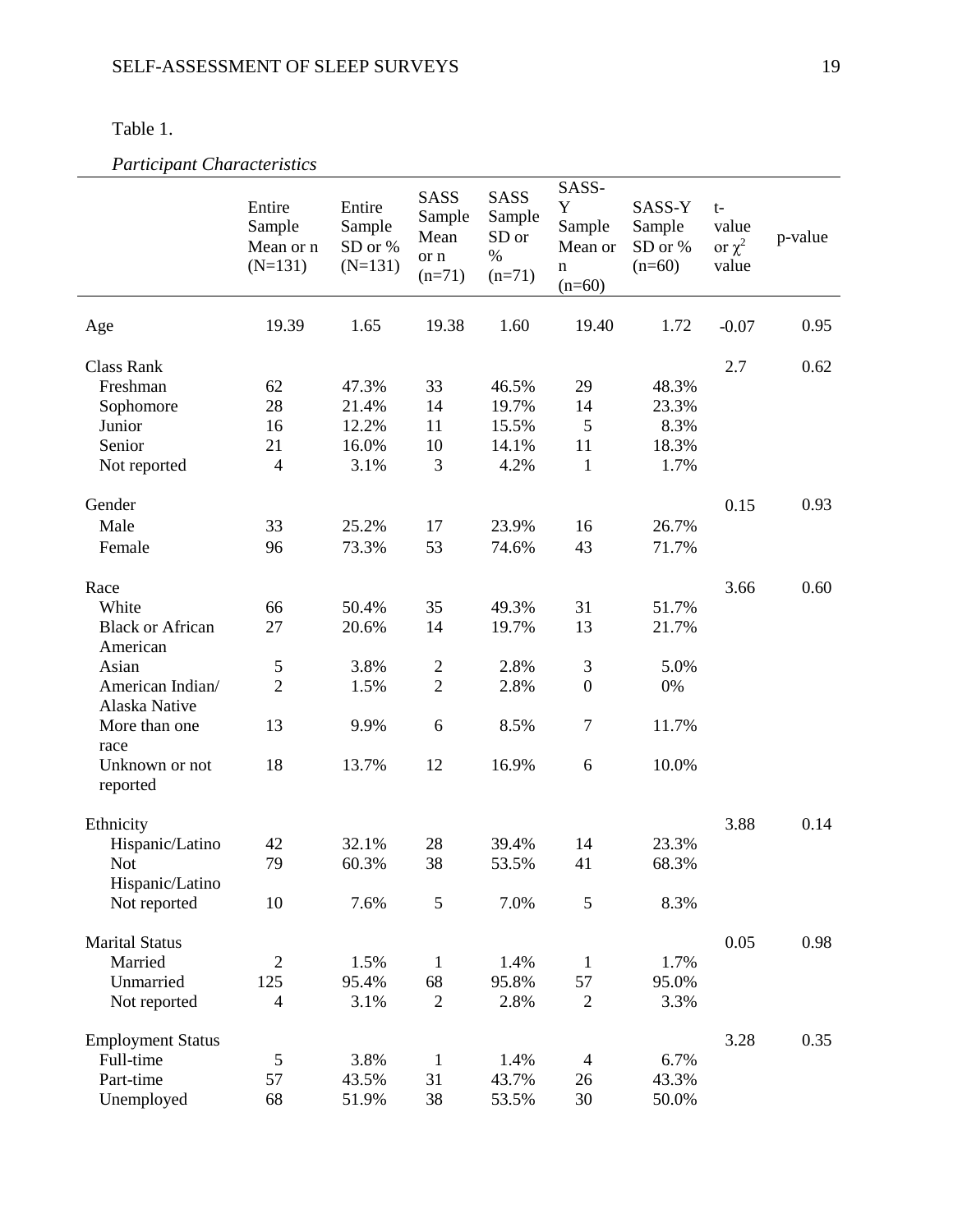# SELF-ASSESSMENT OF SLEEP SURVEYS 20

| Not reported                                                                                                     |    | $0.8\%$ |    | 1.4%  | 0  | 0%      |      |      |
|------------------------------------------------------------------------------------------------------------------|----|---------|----|-------|----|---------|------|------|
| Work schedule                                                                                                    |    |         |    |       |    |         | 4.22 | 0.38 |
| Daytime                                                                                                          | 29 | 22.1%   | 11 | 15.5% | 18 | 30.0%   |      |      |
| Nighttime                                                                                                        | 17 | 13.0%   | 10 | 14.1% | 7  | 11.7%   |      |      |
| Rotating shift                                                                                                   | 11 | 8.4%    | 7  | 5.6%  | 4  | $6.7\%$ |      |      |
| Worked/had class on<br>a weekend day                                                                             | 46 | 35.1%   | 23 | 32.4% | 23 | 38.3%   | 1.88 | 0.06 |
| $N_{\text{obs}}$ , $\beta \Lambda \beta \beta$ whele week measure $\beta \Lambda \beta \beta V$ and week measure |    |         |    |       |    |         |      |      |

Note: SASS = whole week measure, SASS-Y = split-week measure.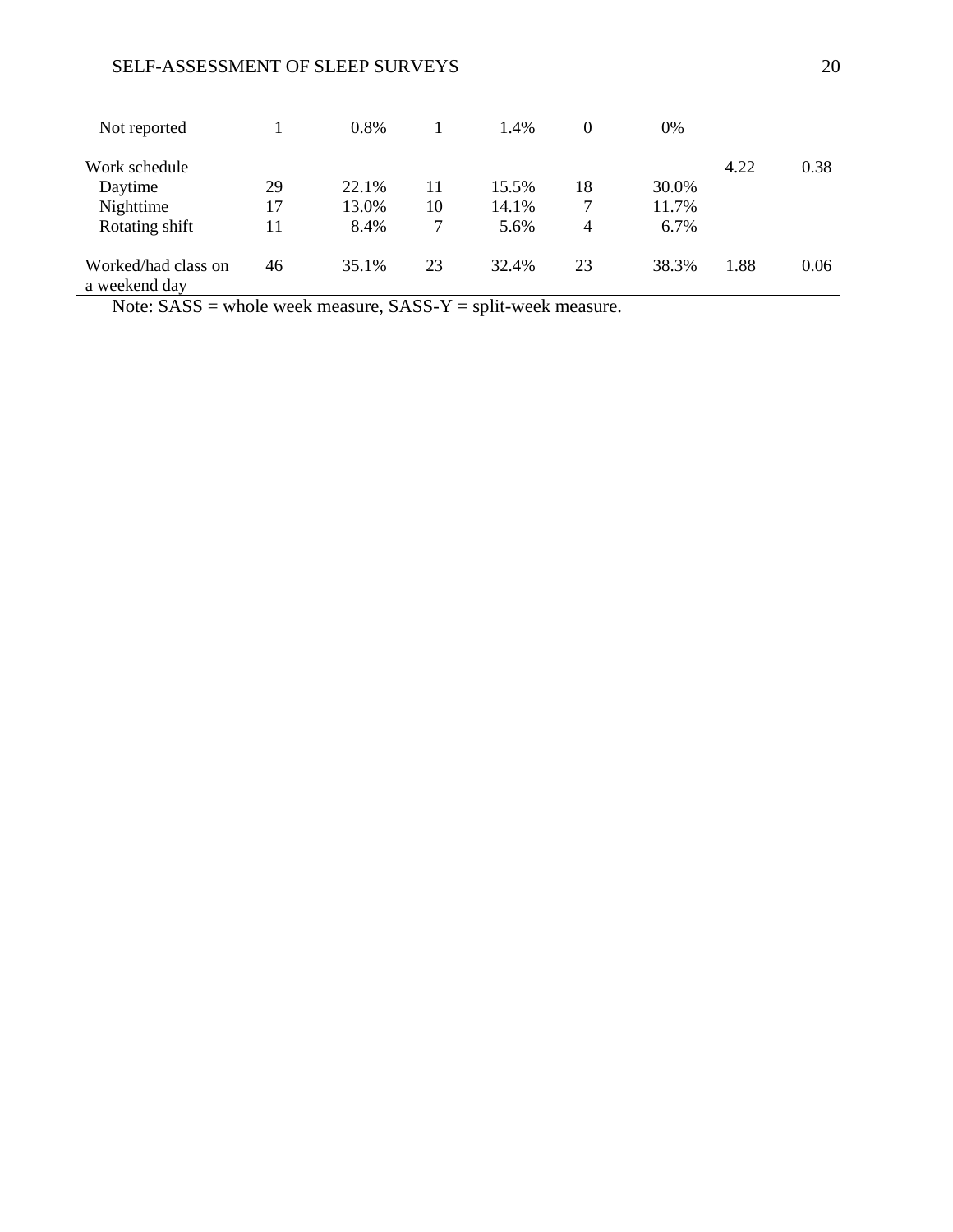#### Table 2.

| Sleep parameter       | $\alpha$ | Σ     | LoA lower | LoA upper | Range       |
|-----------------------|----------|-------|-----------|-----------|-------------|
| <b>SASS</b>           |          |       |           |           |             |
| TWAK (min)            | $-1.63$  | 18.65 | $-38.92$  | 35.67     | ±37.30      |
| $SOL$ (min)           | 2.33     | 12.72 | $-22.61$  | 27.26     | ±24.94      |
| WASO (min)            | 0.93     | 16.27 | $-31.61$  | 33.47     | ±32.54      |
| TST (min)             | $-0.65$  | 79.44 | $-159.54$ | 158.23    | ±158.89     |
| SE(%)                 | $-0.62$  | 6.83  | $-14.28$  | 13.03     | ±13.66      |
| QUAL $(1 = poor, 5 =$ | $-0.09$  | 0.48  | $-1.03$   | 0.84      | $\pm 0.94$  |
| excellent)            |          |       |           |           |             |
| $SASS-Y$              |          |       |           |           |             |
| TWAK (min)            | $-0.43$  | 15.33 | $-31.08$  | 30.22     | $\pm 30.65$ |
| $SOL$ (min)           | 1.70     | 9.73  | $-17.76$  | 21.17     | ±19.47      |
| WASO (min)            | 1.05     | 9.81  | $-18.57$  | 20.67     | ±19.62      |
| TST (min)             | 14.90    | 43.27 | $-71.65$  | 101.44    | ±86.55      |
| SE(%)                 | $-0.35$  | 4.73  | $-9.81$   | 9.11      | $\pm 9.46$  |
| QUAL (1= poor, $5 =$  | 0.01     | 0.34  | $-0.67$   | 0.69      | $\pm 0.68$  |
| excellent)            |          |       |           |           |             |
|                       |          |       |           |           |             |
| <b>PSQI</b>           |          |       |           |           |             |
| $SOL$ (min)           | $-0.07$  | 11.87 | $-23.34$  | 23.20     | ±23.27      |
| TST (min)             | $-16.19$ | 52.26 | $-120.71$ | 88.33     | ±104.17     |
| SE(%)                 | $-4.17$  | 13.37 | $-30.38$  | 22.03     | ±26.21      |
| $QUAL$ (1 = very bad, | $-0.65$  | 0.45  | $-1.43$   | 0.13      | $\pm 0.78$  |
| $4 =$ very good)      |          |       |           |           |             |

*Bias, Precision, and 95% Limits of Agreement for SASS, SASS-Y, and Pittsburgh Sleep Quality Index Sleep Parameters Compared to 5:2 Weighted Consensus Sleep Diary Sleep Parameters*

Note. Lo $A =$  limits of agreement,  $PSQI =$  Pittsburgh Sleep Quality Index,  $SASS =$  whole week measure,  $SASS-Y = split-week measure, SD = 5:2 weighted average sleep diary, TWAK =$ terminal wakefulness, SOL = sleep onset latency, WASO = wake after sleep onset, TST = total sleep time, SE = sleep efficiency, QUAL = sleep quality,  $\alpha$  = bias (mean difference),  $\sigma$  = precision (standard deviation of mean difference). *N* = 131 for sleep diary and PSQI measures; *n*  $= 71$  for SASS;  $n = 60$  for SASS-Y. Negative  $\alpha$ 's indicate underestimation by SASS/SASS-Y  $/PSQI$  measures compared to sleep diaries, and positive  $\alpha$ 's indicate overestimation by SASS/SASS-Y/PSQI measures compared to sleep diaries.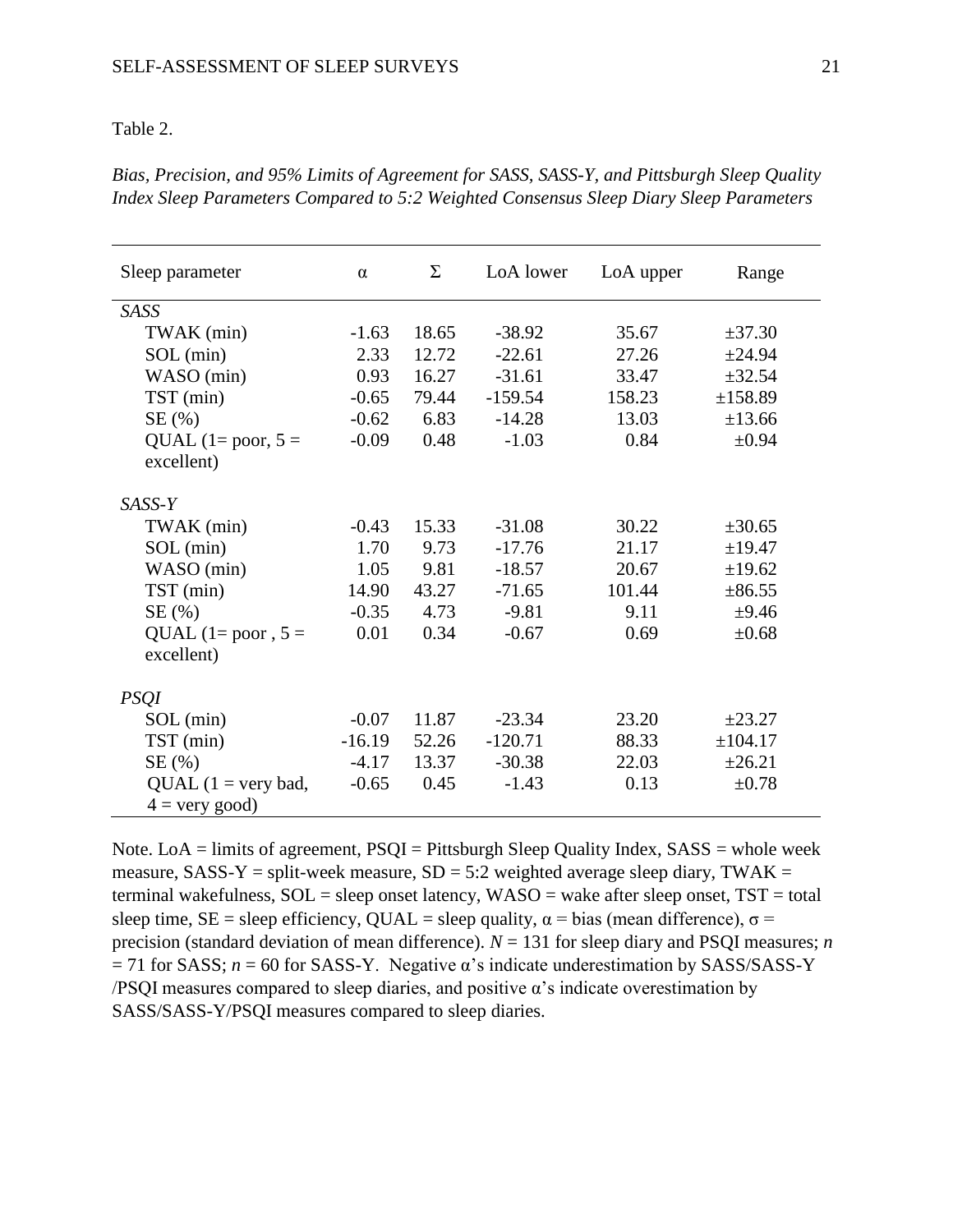# SELF-ASSESSMENT OF SLEEP SURVEYS 22

# Table 3.

*Means, Standard Deviations, and T-Tests between SASS, SASS-Y, Sleep Diary, and Pittsburgh Sleep Quality Index*

|             |                    | Mean   | Std.<br>Dev. | t-value<br>(SASS to<br>Sleep<br>Diary) | p-value<br>(SASS to<br>Sleep<br>Diary) | Cohen's d<br>(SASS to<br>Sleep<br>Diary) | t-value<br>$(SASS-Y)$<br>to Sleep<br>Diary) | p-value<br>$(SASS-Y)$<br>to Sleep<br>Diary) | Cohen's d<br>$(SASS-Y)$<br>to Sleep<br>Diary) | t-value<br>(PSQI to<br>Sleep<br>Diary) | p-value<br>(PSQI to<br>Sleep<br>Diary | Cohen's d<br>(PSQI to<br>Sleep<br>Diary |
|-------------|--------------------|--------|--------------|----------------------------------------|----------------------------------------|------------------------------------------|---------------------------------------------|---------------------------------------------|-----------------------------------------------|----------------------------------------|---------------------------------------|-----------------------------------------|
| <b>TWAK</b> |                    |        |              |                                        |                                        |                                          |                                             |                                             |                                               |                                        |                                       |                                         |
|             | SASS               | 15.99  | 17.59        | $-0.74$                                | 0.46                                   | $-0.10$                                  | $-0.22$                                     | 0.83                                        | $0.01\,$                                      | n/a                                    | n/a                                   | n/a                                     |
|             | SASS-Y             | 16.45  | 13.54        |                                        |                                        |                                          |                                             |                                             |                                               |                                        |                                       |                                         |
|             | <b>Sleep Diary</b> | 17.28  | 14.90        |                                        |                                        |                                          |                                             |                                             |                                               |                                        |                                       |                                         |
| <b>SOL</b>  |                    |        |              |                                        |                                        |                                          |                                             |                                             |                                               |                                        |                                       |                                         |
|             | SASS               | 27.20  | 23.47        | 1.54                                   | 0.13                                   | 0.11                                     | 1.36                                        | 0.18                                        | 0.11                                          | $-0.07$                                | 0.94                                  | $-0.01$                                 |
|             | SASS-Y             | 23.64  | 18.09        |                                        |                                        |                                          |                                             |                                             |                                               |                                        |                                       |                                         |
|             | Sleep Diary        | 23.53  | 16.90        |                                        |                                        |                                          |                                             |                                             |                                               |                                        |                                       |                                         |
|             | <b>PSQI</b>        | 23.32  | 16.89        |                                        |                                        |                                          |                                             |                                             |                                               |                                        |                                       |                                         |
| <b>WASO</b> |                    |        |              |                                        |                                        |                                          |                                             |                                             |                                               |                                        |                                       |                                         |
|             | SASS               | 16.08  | 19.04        | 0.48                                   | 0.63                                   | $0.05\,$                                 | 0.83                                        | 0.41                                        | 0.07                                          | n/a                                    | n/a                                   | n/a                                     |
|             | SASS-Y             | 13.53  | 13.95        |                                        |                                        |                                          |                                             |                                             |                                               |                                        |                                       |                                         |
|             | Sleep Diary        | 13.93  | 14.66        |                                        |                                        |                                          |                                             |                                             |                                               |                                        |                                       |                                         |
| <b>TST</b>  |                    |        |              |                                        |                                        |                                          |                                             |                                             |                                               |                                        |                                       |                                         |
|             | SASS               | 432.96 | 100.07       | $-0.07$                                | 0.94                                   | $-0.01$                                  | 2.67                                        | 0.01                                        | 0.22                                          | $-4.58$                                | $-.0001$                              | $-0.34$                                 |
|             | SASS-Y             | 447.09 | 71.05        |                                        |                                        |                                          |                                             |                                             |                                               |                                        |                                       |                                         |
|             | Sleep Diary        | 432.96 | 59.05        |                                        |                                        |                                          |                                             |                                             |                                               |                                        |                                       |                                         |
|             | <b>PSQI</b>        | 410.38 | 73.32        |                                        |                                        |                                          |                                             |                                             |                                               |                                        |                                       |                                         |
| <b>SE</b>   |                    |        |              |                                        |                                        |                                          |                                             |                                             |                                               |                                        |                                       |                                         |
|             | SASS               | 87.76  | 8.89         | $-0.77$                                | 0.45                                   | $-0.08$                                  | $-0.57$                                     | 0.57                                        | $-0.05$                                       | $-3.18$                                | $-.01$                                | $-0.40$                                 |
|             | SASS-Y             | 89.17  | 6.85         |                                        |                                        |                                          |                                             |                                             |                                               |                                        |                                       |                                         |
|             | Sleep Diary        | 88.89  | 5.96         |                                        |                                        |                                          |                                             |                                             |                                               |                                        |                                       |                                         |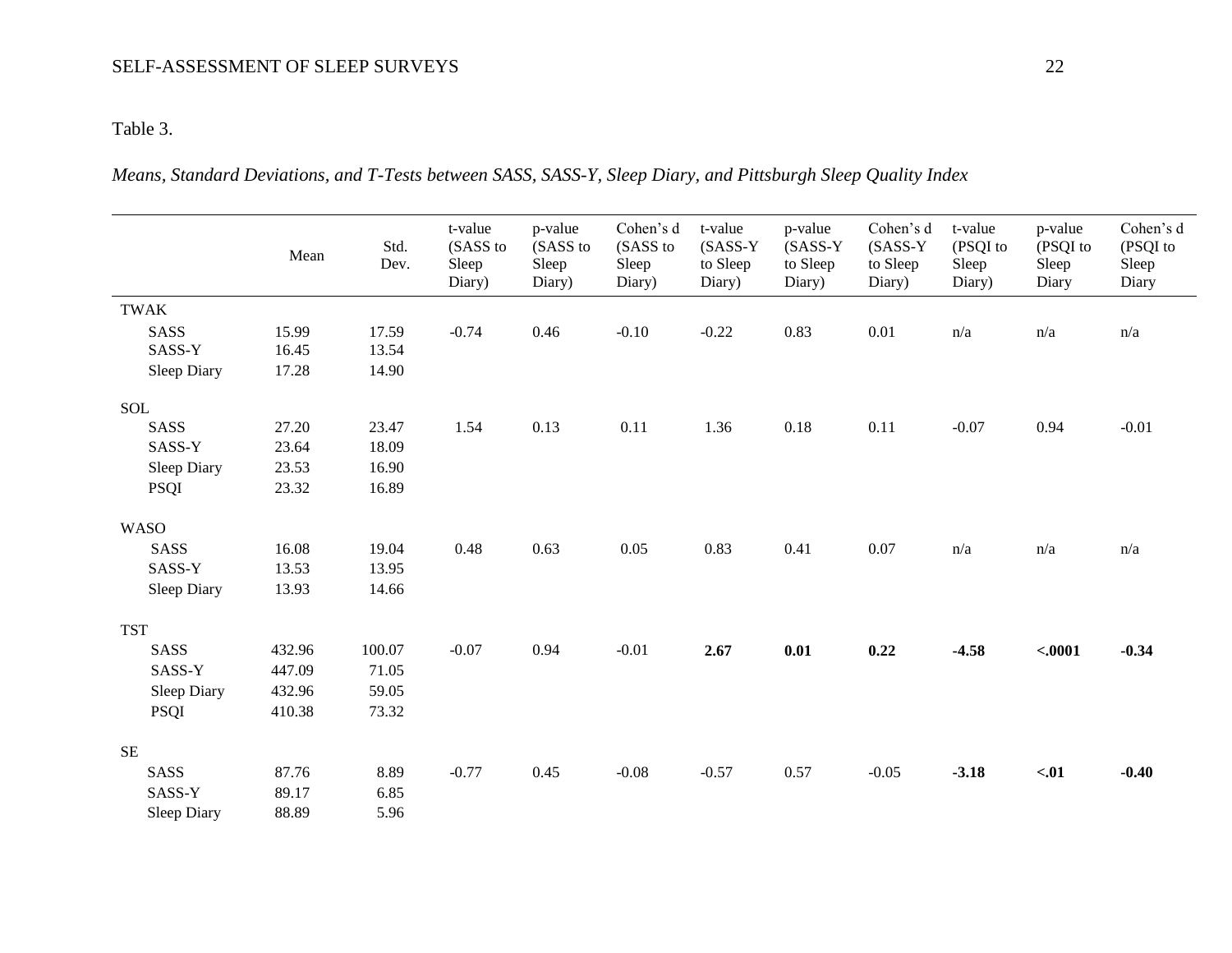# SELF-ASSESSMENT OF SLEEP SURVEYS 23

| <b>PSQI</b> | 85.01 | 12.88 |         |      |         |      |      |      |          |          |         |
|-------------|-------|-------|---------|------|---------|------|------|------|----------|----------|---------|
| QUAL        |       |       |         |      |         |      |      |      |          |          |         |
| SASS        | 3.30  | 0.67  | $-1.62$ | 0.11 | $-0.13$ | 0.20 | 0.84 | 0.01 | $-16.05$ | $-.0001$ | $-1.11$ |
| SASS-Y      | 3.47  | 0.64  |         |      |         |      |      |      |          |          |         |
| Sleep Diary | 3.42  | 0.57  |         |      |         |      |      |      |          |          |         |
| PSQI        | 2.79  | 0.56  |         |      |         |      |      |      |          |          |         |

Note. **Bold** values = significant differences (p < .05). PSQI = Pittsburgh Sleep Quality Index, SASS = whole week measure, SASS-Y  $=$  split-week measure,  $SD = 5:2$  weighted average sleep diary, TWAK = terminal wakefulness,  $SOL =$  sleep onset latency, WASO = wake after sleep onset, TST = total sleep time, SE = sleep efficiency, QUAL = sleep quality. *N* = 131 for sleep diary and PSQI measures;  $n = 71$  for SASS;  $n = 60$  for SASS-Y.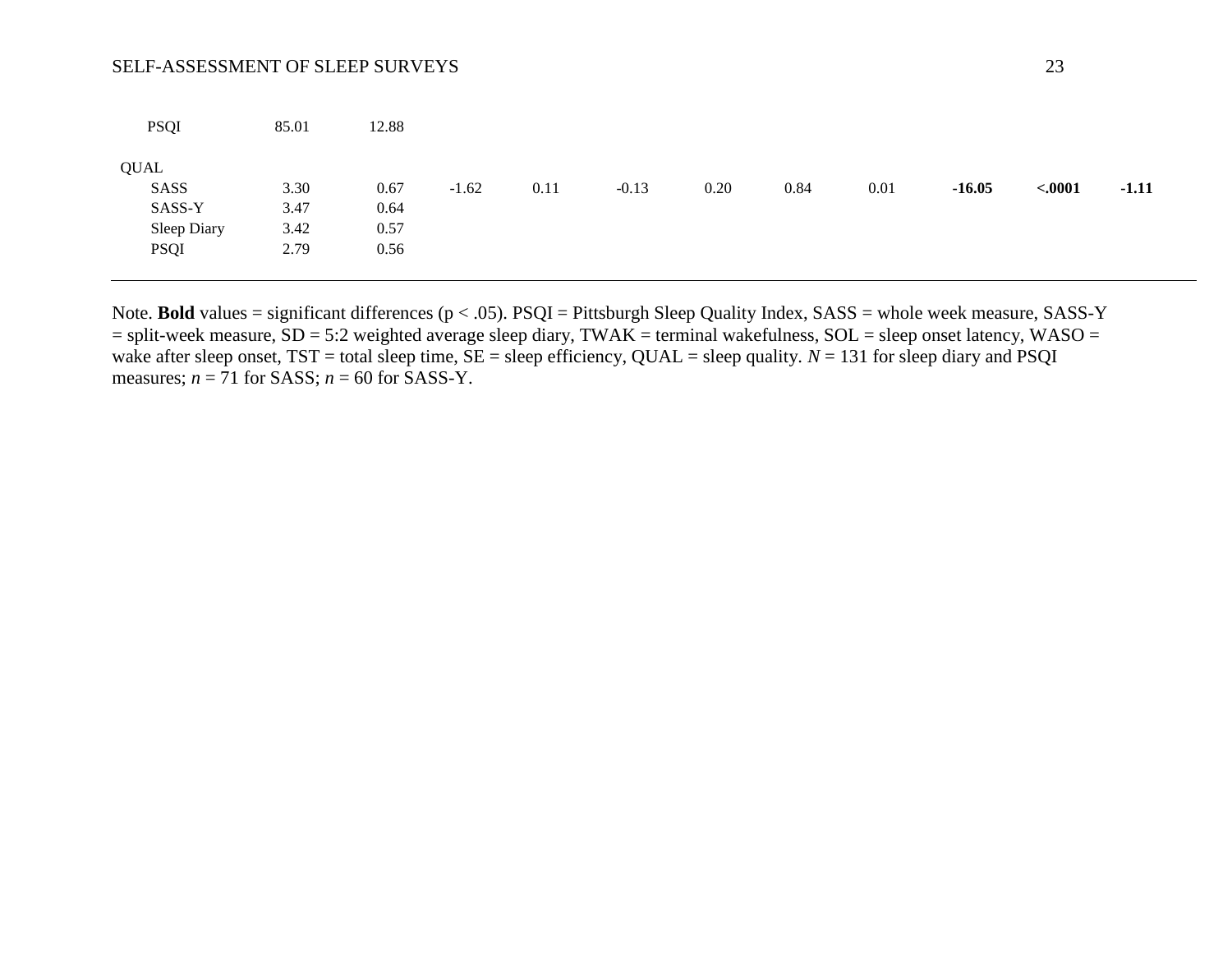# Table 4.

|             |             |          | <b>Sleep Diary Variables</b> |            |           |                   |
|-------------|-------------|----------|------------------------------|------------|-----------|-------------------|
|             | <b>TWAK</b> | SOL      | <b>WASO</b>                  | <b>TST</b> | <b>SE</b> | $QUA\overline{L}$ |
| <b>TWAK</b> |             |          |                              |            |           |                   |
| <b>SASS</b> | $.29*$      | .12      | .07                          | .21        | $-.21$    | $-.20$            |
| SASS-Y      | $.51**$     | .13      | .08                          | $-.06$     | $-.32*$   | $-.20$            |
| SOL         |             |          |                              |            |           |                   |
| <b>SASS</b> | $.27*$      | $.84**$  | .19                          | $-.01$     | $-.69**$  | $-.15$            |
| SASS-Y      | .16         | $.85**$  | $.36**$                      | $-.30*$    | $-.62**$  | $-.15$            |
| <b>PSQI</b> | $.23**$     | $.75***$ | $.20*$                       | $-.10$     | $-.59**$  |                   |
| <b>WASO</b> |             |          |                              |            |           |                   |
| <b>SASS</b> | .09         | .14      | $.56**$                      | $-.04$     | $-.39**$  | $-.49**$          |
| SASS-Y      | .28*        | $.39**$  | $.76***$                     | $-.14$     | $-.63**$  | $-.10$            |
| <b>TST</b>  |             |          |                              |            |           |                   |
| <b>SASS</b> | $-.07$      | $-.02$   | $-.26*$                      | $.61**$    | $.29**$   | $-.04$            |
| SASS-Y      | .02         | $-41**$  | $-.25$                       | $.80**$    | $.43**$   | .11               |
| <b>PSQI</b> | $-.09$      | $-.00$   | $-12$                        | $.66***$   | $.24**$   | $.18*$            |
| <b>SE</b>   |             |          |                              |            |           |                   |
| <b>SASS</b> | $-.31**$    | $-48**$  | $-.40**$                     | .14        | $.64**$   | $.29*$            |
| SASS-Y      | $.32*$      | $-69**$  | $-.54**$                     | $.42**$    | $.74**$   | .21               |
| <b>PSQI</b> | $-.13$      | $-.14$   | $-.10$                       | .01        | .13       | .15               |
| <b>QUAL</b> |             |          |                              |            |           |                   |
| <b>SASS</b> | $-.11$      | $-.11$   | $-.31**$                     | .21        | $.32**$   | $.72**$           |
| SASS-Y      | $-.21$      | $-.25$   | $-.26*$                      | $.30*$     | $.36**$   | $.85**$           |
| <b>PSQI</b> | $-.07$      | $-.13$   | $-.26**$                     | $.35**$    | $.29**$   | $.67**$           |

*Correlations between the SASS, SASS-Y, and Pittsburgh Sleep Quality Index Sleep Parameters with the 5:2 Weighted Consensus Sleep Diary Sleep Parameters*

Note.  $*p < .05$ .  $**p < .01$ . PSQI = Pittsburgh Sleep Quality Index, SASS = whole week measure,  $SASS-Y = split-week measure, SD = 5:2 weighted average sleep diary, TWAK = terminal$ wakefulness,  $SOL =$  sleep onset latency,  $WASO =$  wake after sleep onset,  $TST =$  total sleep time,  $SE =$  sleep efficiency, QUAL = sleep quality.  $N = 131$  for sleep diary and PSQI measures;  $n = 71$  for SASS;  $n = 60$  for SASS-Y. Any correlations with TWAK, SOL, and WASO measures are non-parametric Spearman correlations (as these variables were not normally distributed), and all TST, TWAK, QUAL measures are parametric Pearson correlations (as these variables were normally distributed).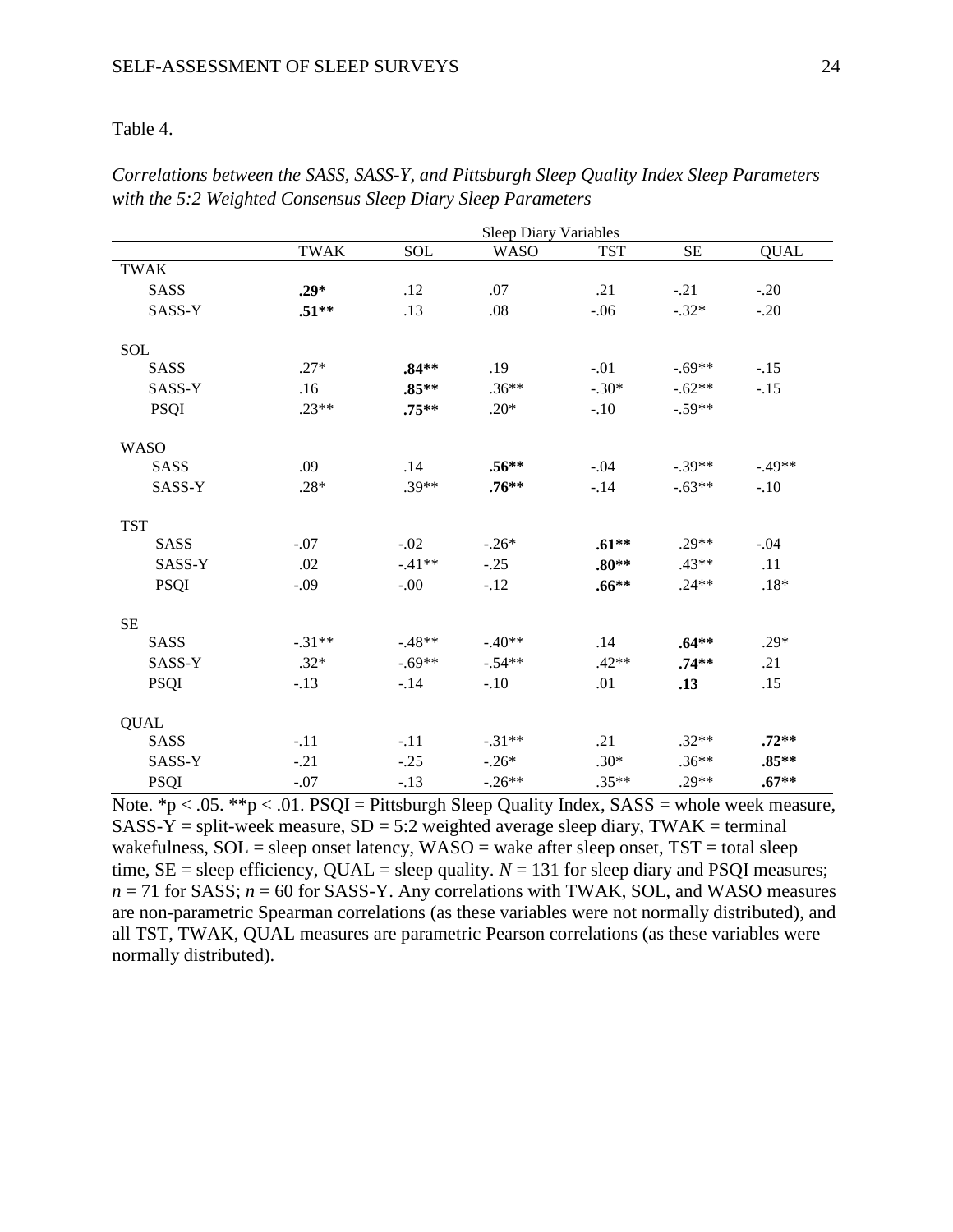#### **References**

<span id="page-24-0"></span>[1] Buysse DJ, Yu L, Moul DE, Germain A, Stover A, Dodds NE, et al. Development and validation of patient-reported outcome measures for sleep disturbance and sleep-related impairments. Sleep. 2010;33:781.

<span id="page-24-1"></span>[2] Lauderdale DS. Survey Questions About Sleep Duration: Does Asking Separately About Weekdays and Weekends Matter? Behavioral Sleep Medicine. 2014;12:158-68.

<span id="page-24-2"></span>[3] Hasler BP, Dahl RE, Holm SM, Jakubcak JL, Ryan ND, Silk JS, et al. Weekend-weekday advances in sleep timing are associated with altered reward-related brain function in healthy adolescents. Biological Psychology. 2012;91:334-41.

<span id="page-24-4"></span><span id="page-24-3"></span>[4] Carney CE, Buysse DJ, Ancoli-Israel S, Edinger JD, Krystal AD, Lichstein KL, et al. The consensus sleep diary: standardizing prospective sleep self-monitoring. Sleep. 2012;35:287-302. [5] Bei B, Wiley JF, Trinder J, Manber R. Beyond the mean: A systematic review on the correlates of daily intraindividual variability of sleep/wake patterns. Sleep Medicine Reviews. 2016;28:108-24.

<span id="page-24-5"></span>[6] Lichstein KL, Stone KC, Donaldson J, Nau SD, Soeffing JP, Murray D, et al. Actigraphy validation with insomnia. Sleep. 2006;29:232-9.

[7] Monk TH, Reynolds CF, Kupfer DJ, Buysse DJ, Coble PA, Hayes AJ, et al. The Pittsburgh Sleep Diary. Journal of Sleep Research. 1994;3:111-20.

[8] Coates TJ, Killen JD, George J, Marchini E, Silverman S, Thoresen C. Estimating sleep parameters: A multitrait-multimethod analysis. Journal of Consulting and Clinical Psychology. 1982;50:345-52.

[9] Vallières A, Morin CM. Actigraphy in the assessment of insomnia. Sleep. 2003;26:902-6.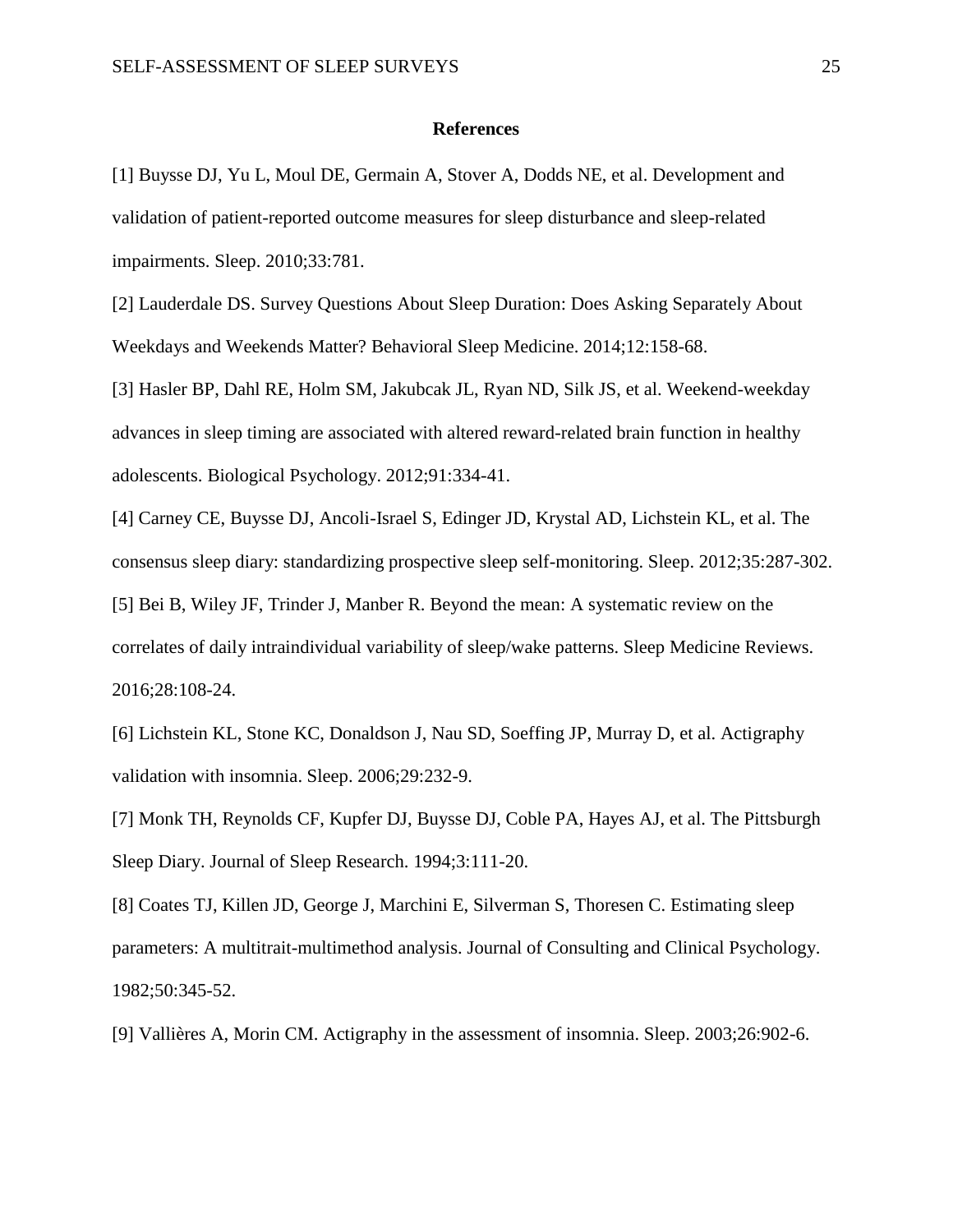[10] Lockley SW, Skene DJ, Arendt J. Comparison between subjective and actigraphic measurement of sleep and sleep rhythms. Journal of Sleep Research. 1999;8:175-83.

<span id="page-25-0"></span>[11] Martin JL, Hakim AD. Wrist actigraphy. Chest. 2011;139:1514-27.

<span id="page-25-1"></span>[12] Moul DE, Hall M, Pilkonis PA, Buysse DJ. Self-report measures of insomnia in adults: rationales, choices, and needs. Sleep Medicine Reviews. 2004;8:177-98.

<span id="page-25-2"></span>[13] Buysse DJ, Reynolds CF, III, Monk TH, Berman SR, Kupfer DJ. The Pittsburgh Sleep Quality Index: A new instrument for psychiatric practice and research. Psychiatry Res. 1989;28:193-213.

<span id="page-25-3"></span>[14] Besedovsky L, Lange T, Born J. Sleep and immune function. Pflügers Archiv-European Journal of Physiology. 2012;463:121-37.

<span id="page-25-4"></span>[15] Wolfson AR, Carskadon MA. Sleep schedules and daytime functioning in adolescents. Child Dev. 1998;69:875-87.

<span id="page-25-5"></span>[16] Wolfson AR, Carskadon MA, Acebo C, Seifer R, Fallone G, Labyak SE, et al. Evidence for the validity of a sleep habits survey for adolescents. Sleep. 2003;26:213-6.

<span id="page-25-6"></span>[17] Babkoff H, Weller A, Lavidor M. A comparison of prospective and retrospective assessments of sleep. Journal of Clinical Epidemiology. 1996;49:455-60.

<span id="page-25-7"></span>[18] Bernert RA, Turvey CL, Conwell Y, Joiner TE. Association of poor subjective sleep quality with risk for death by suicide during a 10-year period: a longitudinal, population-based study of late life. JAMA psychiatry. 2014;71:1129-37.

<span id="page-25-8"></span>[19] Bardwell WA, Berry CC, Ancoli-Israel S, Dimsdale JE. Psychological correlates of sleep apnea. Journal of psychosomatic research. 1999;47:583-96.

<span id="page-25-9"></span>[20] Ağargün MY, Kara H, Solmaz M. Sleep disturbances and suicidal behavior in patients with major depression. The Journal of clinical psychiatry. 1997;58:249-51.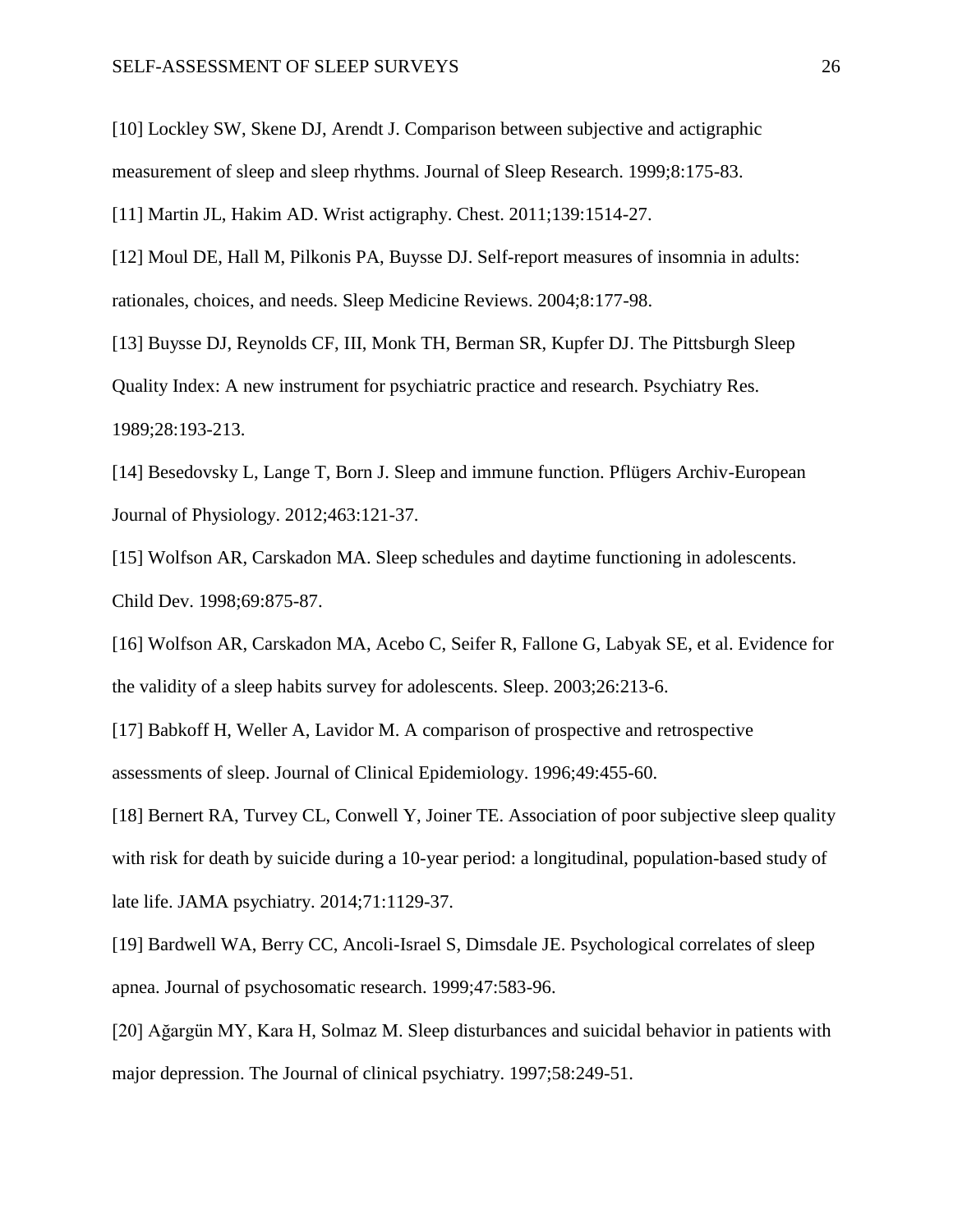<span id="page-26-0"></span>[21] Dietch JR, Taylor DJ, Sethi K, Kelly K, Bramoweth AD, Roane BM. Psychometric evaluation of the PSQI in US college students. Journal of Clinical Sleep Medicine. 2016;12:1121-9.

<span id="page-26-1"></span>[22] Bland JM, Altman DG. Statistical methods for assessing agreement between two methods of clinical measurement. International Journal of Nursing Studies. 2010;47:931-6.

<span id="page-26-2"></span>[23] Bland JM, Altman DG. Measuring agreement in method comparison studies. Statistical Methods in Medical Research. 1999;8:135-60.

<span id="page-26-4"></span><span id="page-26-3"></span>[24] de Zambotti M, Claudatos S, Inkelis S, Colrain IM, Baker FC. Evaluation of a consumer fitness-tracking device to assess sleep in adults. Chronobiology International. 2015;32:1024-8. [25] Werner H, Molinari L, Guyer C, Jenni OG. Agreement rates between actigraphy, diary, and questionnaire for children's sleep patterns. Archives of Pediatrics & Adolescent Medicine. 2008;162:350-8.

<span id="page-26-5"></span>[26] Watson NF, Badr MS, Belenky G, Bliwise DL, Buxton OM, Buysse D, et al. Joint consensus statement of the American Academy of Sleep Medicine and Sleep Research Society on the recommended amount of sleep for a healthy adult: methodology and discussion. Sleep. 2015;38:1161-83.

<span id="page-26-6"></span>[27] Lufi D, Tzischinsky O, Hadar S. Delaying school starting time by one hour: some effects on attention levels in adolescents. Journal of Clinical Sleep Medicine. 2011;7:137-43.

[28] Varughese J, Allen RP. Fatal accidents following changes in daylight savings time: the American experience. Sleep Medicine. 2001;2:31-6.

[29] Leproult R, Deliens G, Gilson M, Peigneux P. Beneficial impact of sleep extension on fasting insulin sensitivity in adults with habitual sleep restriction. Sleep. 2015;38:707-15.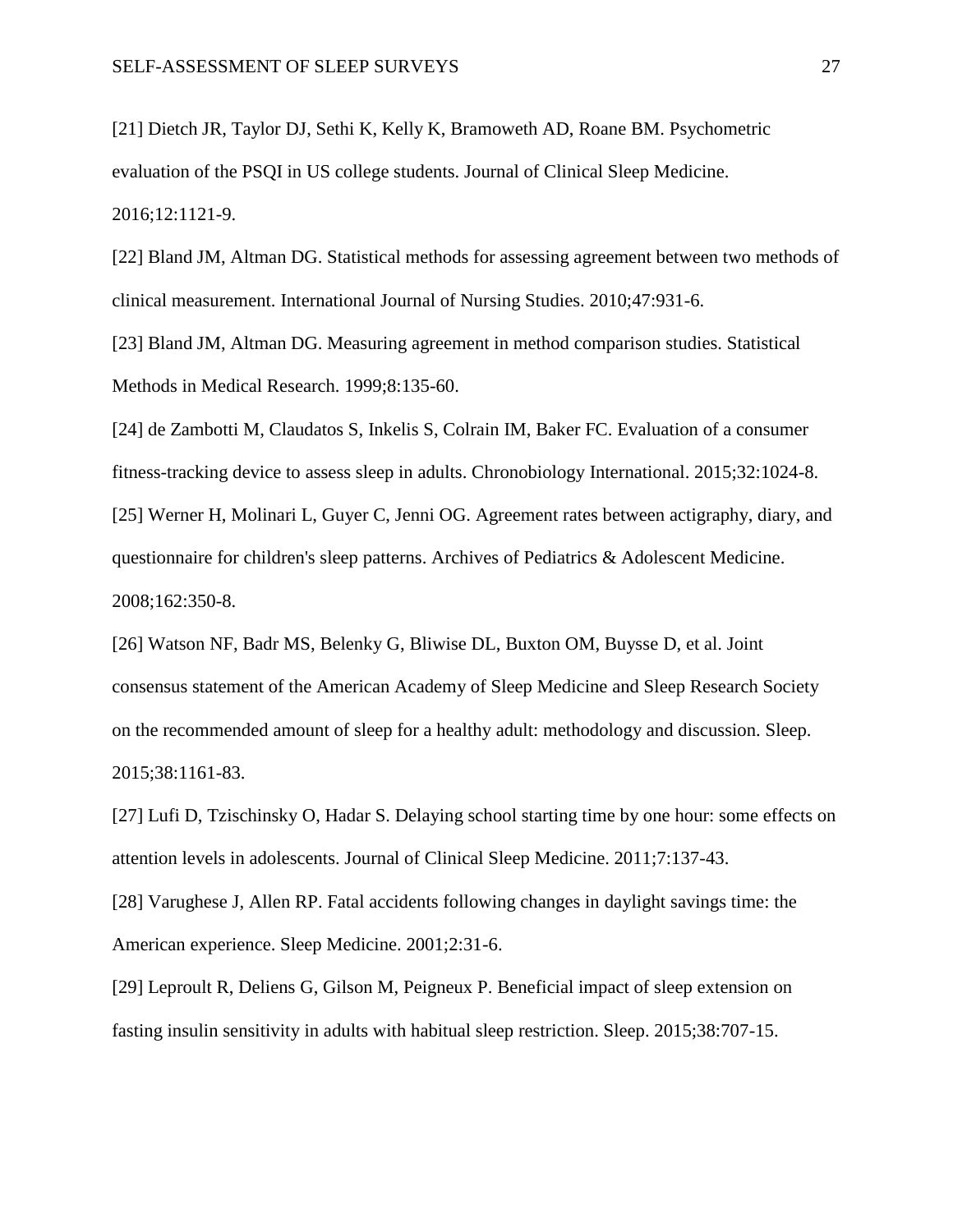<span id="page-27-0"></span>[30] Bland JM, Altman DG. Measuring agreement in method comparison studies. Statistical methods in medical research. 1999;8:135-60.

<span id="page-27-1"></span>[31] R Core Team. R: A language and environment for statistical computing. Vienna, Austria: R Foundation for Statistical Computing; 2017.

<span id="page-27-2"></span>[32] Lehnert B. BlandAltmanLeh: plots (slightly extended) Bland-Altman plots. R package. version 0.3. 1. ed2015.

<span id="page-27-3"></span>[33] Libman E, Fichten CS, Bailes S, Amsel R. Sleep questionnaire versus sleep diary: which measure is better? International Journal of Rehabilitation and Health. 2000;5:205-9.

<span id="page-27-4"></span>[34] Matthews KA, Patel SR, Pantesco EJ, Buysse DJ, Kamarck TW, Lee L, et al. Similarities and differences in estimates of sleep duration by polysomnography, actigraphy, diary, and selfreported habitual sleep in a community sample. Sleep Health. 2018;4:96-103.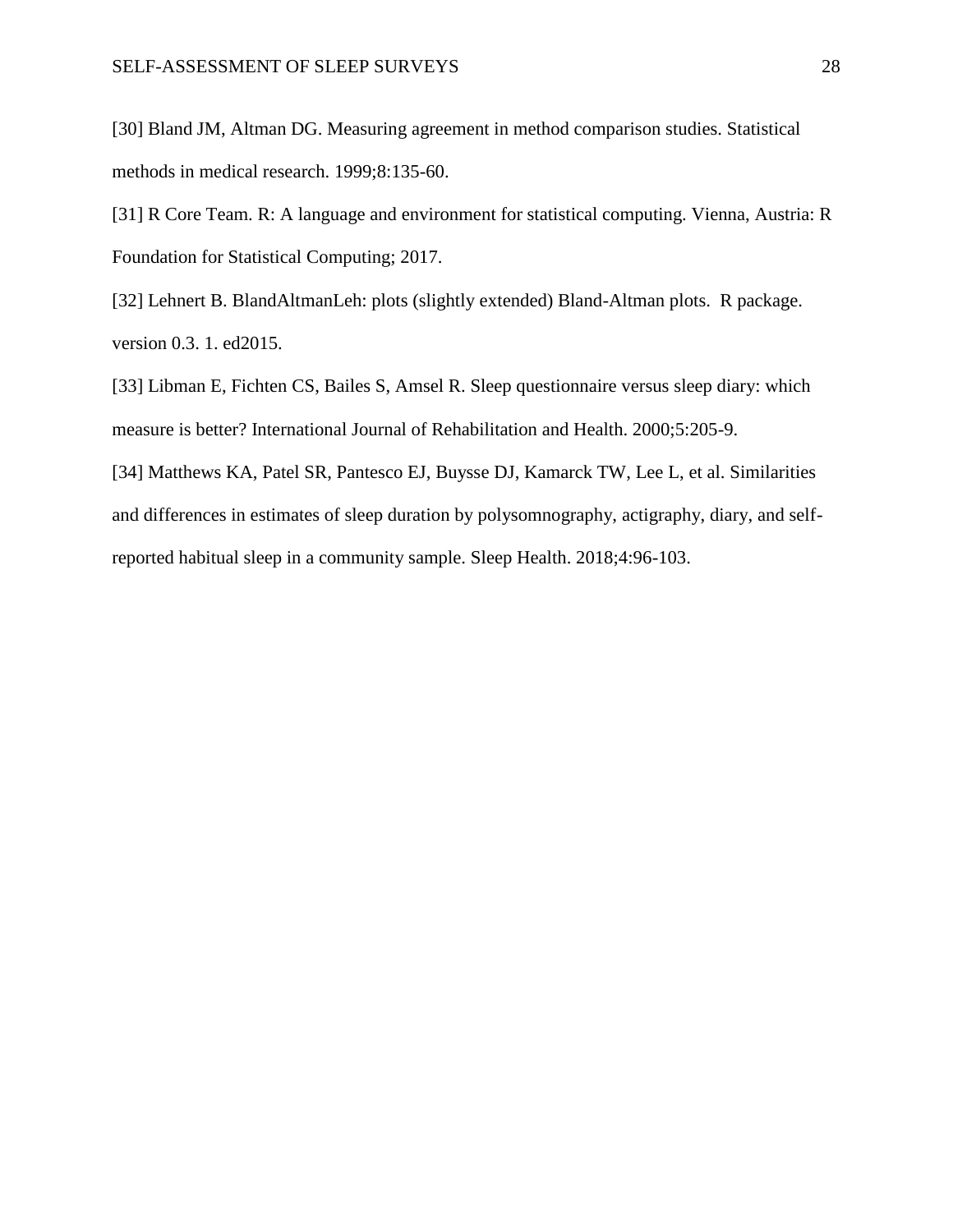

*Figure 1*. Bland Altman plots for time spent in bed after the final awakening (TWAK); SASS to sleep diary (left) and SASS-Y to sleep diary (right)

Note. Bland Altman plot comparing agreement of either whole week (SASS; left) or split week (SASS-Y; right) measurement of time spent in bed after the final awakening (TWAK; in minutes) to sleep diary measurement of TWAK. The x-axis represents the mean between either SASS or SASS-Y TWAK and sleep diary TWAK, and the y-axis represents the difference between SASS or SASS-Y TWAK and sleep diary TWAK. Each point on the graph represents the data from one participant. The center line is the mean difference between the two measures, and the outer dashed lines are 95% CIs. On the y-axis, positive values indicate overestimation by the SASS or SASS-Y, and negative values represent underestimation by the SASS or SASS-Y. (The PSQI does not include equivalent measures of TWAK.)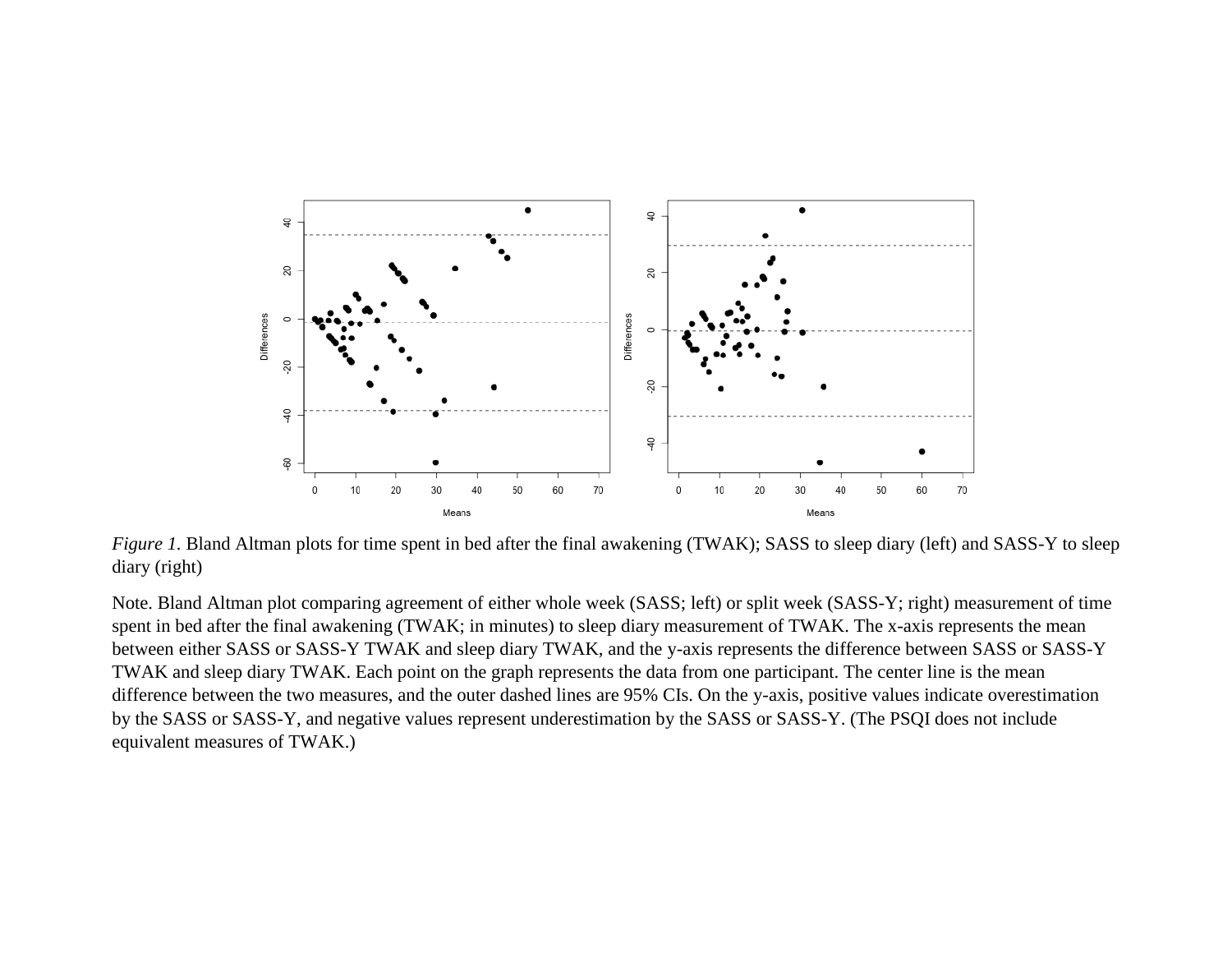

*Figure 2.* Bland Altman plots for sleep onset latency (SOL); SASS to sleep diary (left), SASS-Y to sleep diary (middle), PSQI to sleep diary (right)

Note. Bland Altman plot comparing agreement of either whole week (SASS; left), split week (SASS-Y; middle) or Pittsburgh Sleep Quality Index (PSQI; right) measurement of sleep onset latency (SOL; in minutes) to sleep diary measurement of SOL. The x-axis represents the mean between SASS, SASS-Y, or PSQI SOL and sleep diary SOL, and the y-axis represents the difference between SASS, SASS-Y, or PSQI SOL and sleep diary SOL. Each point on the graph represents the data from one participant. The center line is the mean difference between the two measures, and the outer dashed lines are 95% CIs. On the y-axis, positive values indicate overestimation by the SASS, SASS-Y, or PSQI measures, and negative values represent underestimation by the SASS, SASS-Y, or PSQI measures.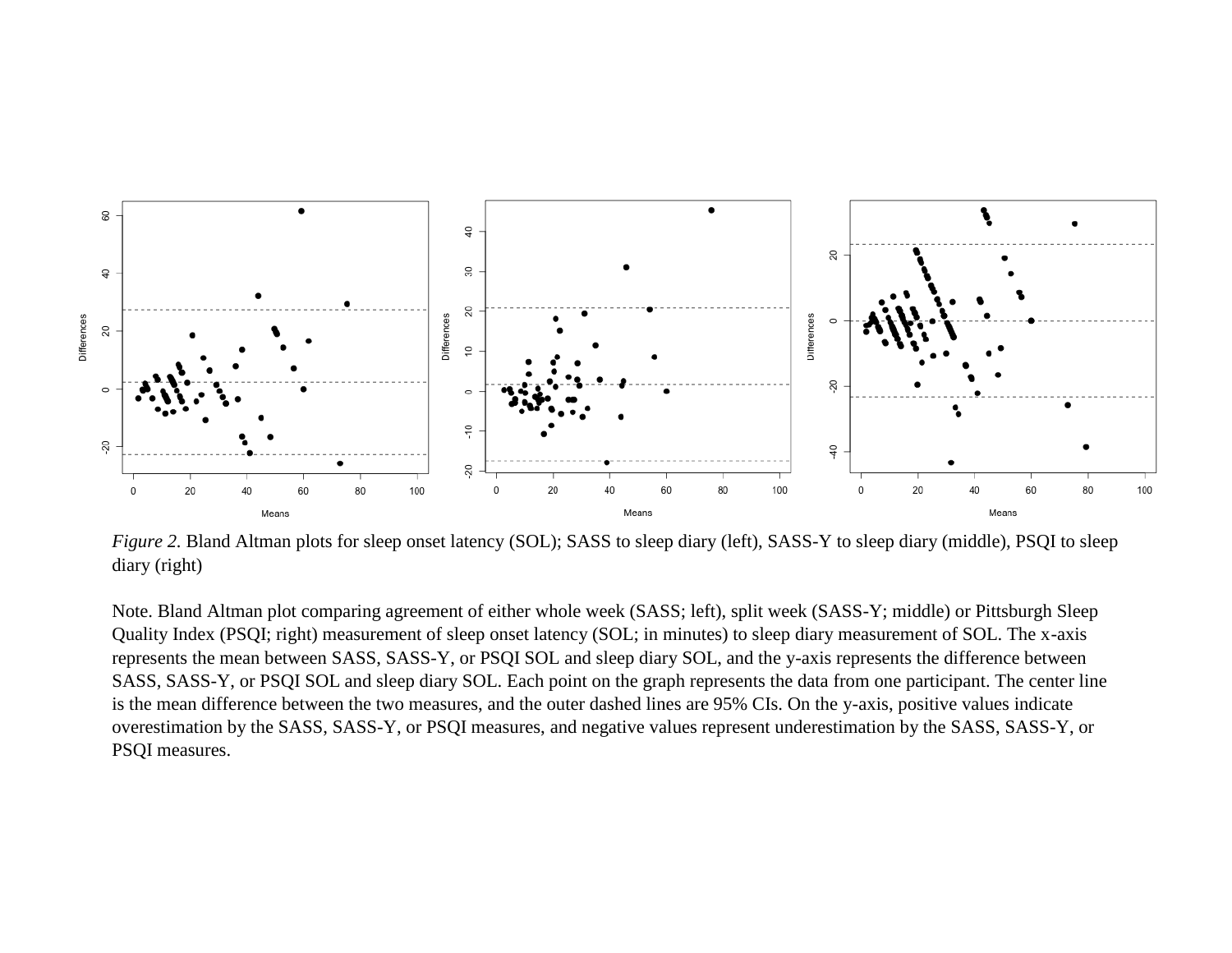![](_page_30_Figure_0.jpeg)

# *Figure 3.*

Bland Altman plots for wake after sleep onset (WASO); SASS to sleep diary (left) and SASS-Y to sleep diary (right)

Note. Bland Altman plot comparing agreement of either whole week (SASS; left) or split week (SASS-Y; right) measurement of wake after sleep onset (WASO in minutes) to sleep diary measurement of WASO. The x-axis represents the mean between either SASS or SASS-Y WASO and sleep diary WASO, and the y-axis represents the difference between SASS or SASS-Y WASO and sleep diary WASO. Each point on the graph represents the data from one participant. The center line is the mean difference between the two measures, and the outer dashed lines are 95% CIs. On the y-axis, positive values indicate overestimation by the SASS or SASS-Y, and negative values represent underestimation by the SASS or SASS-Y. (The PSQI does not include equivalent measures of WASO.)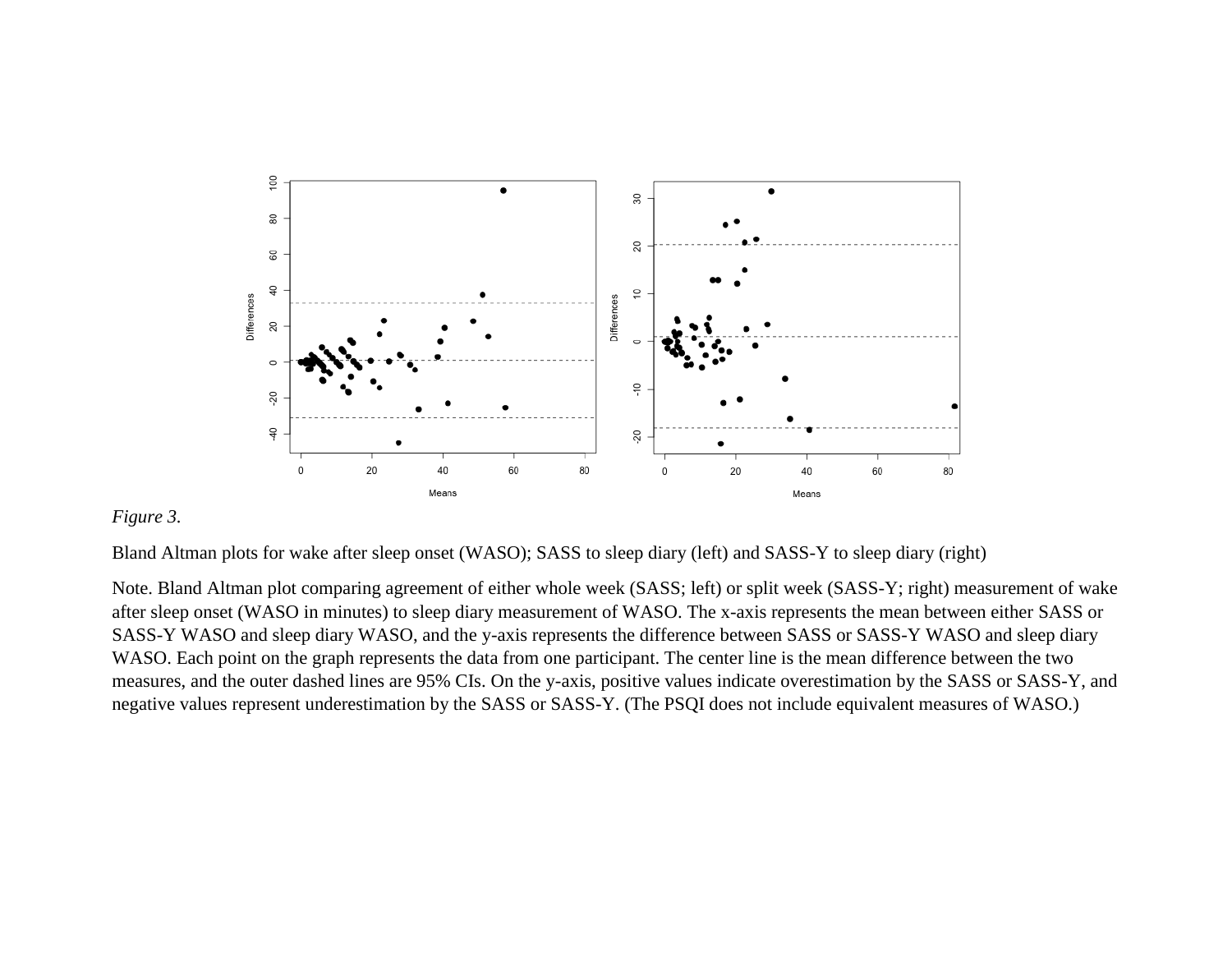![](_page_31_Figure_0.jpeg)

*Figure 4.* Bland Altman plots for total sleep time (TST); SASS to sleep diary (left), SASS-Y to sleep diary (middle), PSQI to sleep diary (right)

Note. Bland Altman plot comparing agreement of either whole week (SASS; left), split week (SASS-Y; middle) or Pittsburgh Sleep Quality Index (PSQI; right) measurement of total sleep time (TST; in minutes) to sleep diary measurement of TST. The x-axis represents the mean between SASS, SASS-Y, or PSQI TST and sleep diary TST, and the y-axis represents the difference between SASS, SASS-Y, or PSQI TST and sleep diary TST. Each point on the graph represents the data from one participant. The center line is the mean difference between the two measures, and the outer dashed lines are 95% CIs. On the y-axis, positive values indicate overestimation by the SASS, SASS-Y, or PSQI measures, and negative values represent underestimation by the SASS, SASS-Y, or PSQI measures.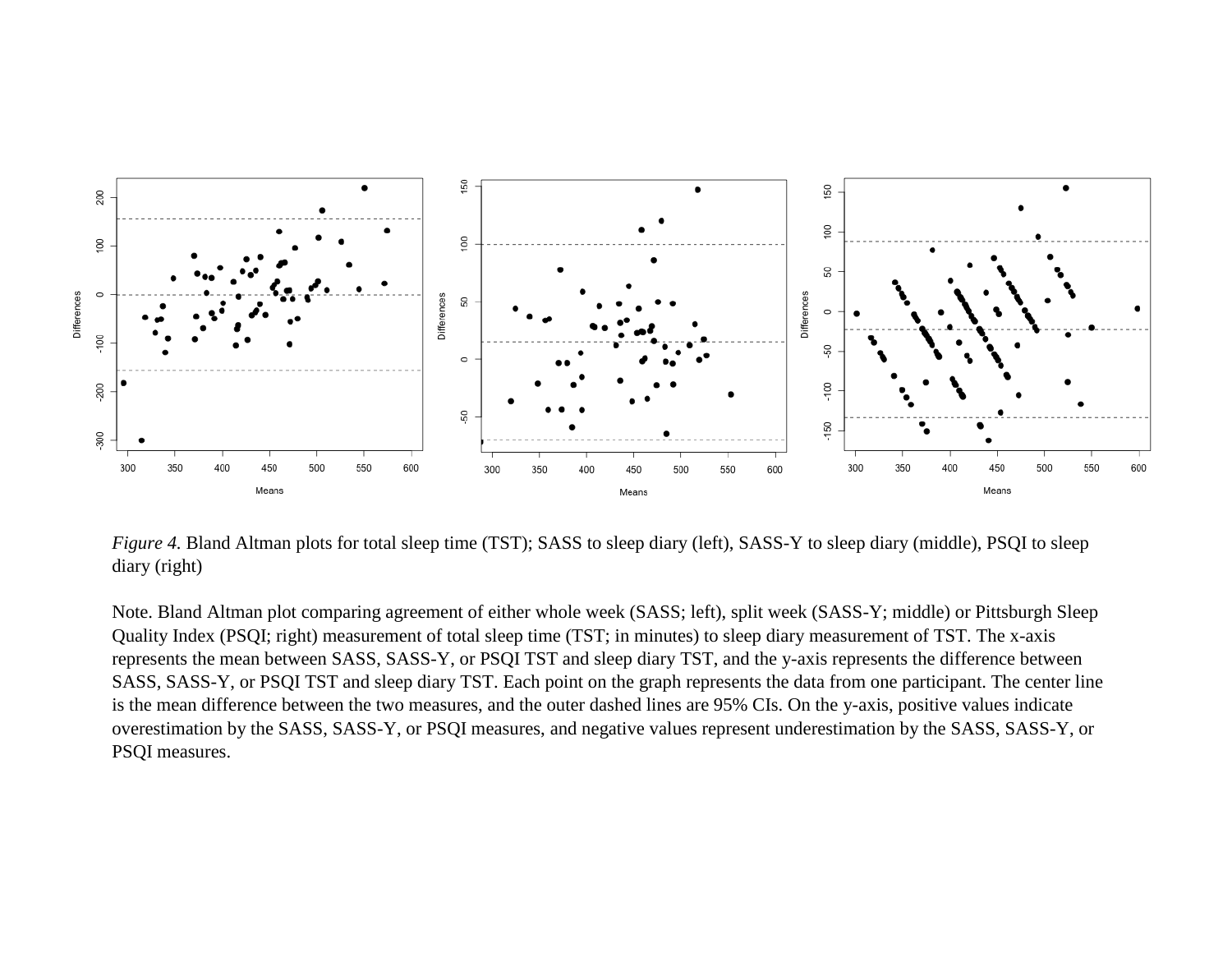![](_page_32_Figure_0.jpeg)

*Figure 5.* Bland Altman plots for sleep efficiency (SE); SASS to sleep diary (left), SASS-Y to sleep diary (middle), PSQI to sleep diary (right)

Note. Bland Altman plot comparing agreement of either whole week (SASS; left), split week (SASS-Y; middle) or Pittsburgh Sleep Quality Index (PSQI; right) measurement of sleep efficiency (SE; in minutes) to sleep diary measurement of SE. The x-axis represents the mean between SASS, SASS-Y, or PSQI SE and sleep diary SE, and the y-axis represents the difference between SASS, SASS-Y, or PSQI SE and sleep diary SE. Each point on the graph represents the data from one participant. The center line is the mean difference between the two measures, and the outer dashed lines are 95% CIs. On the y-axis, positive values indicate overestimation by the SASS, SASS-Y, or PSQI measures, and negative values represent underestimation by the SASS, SASS-Y, or PSQI measures.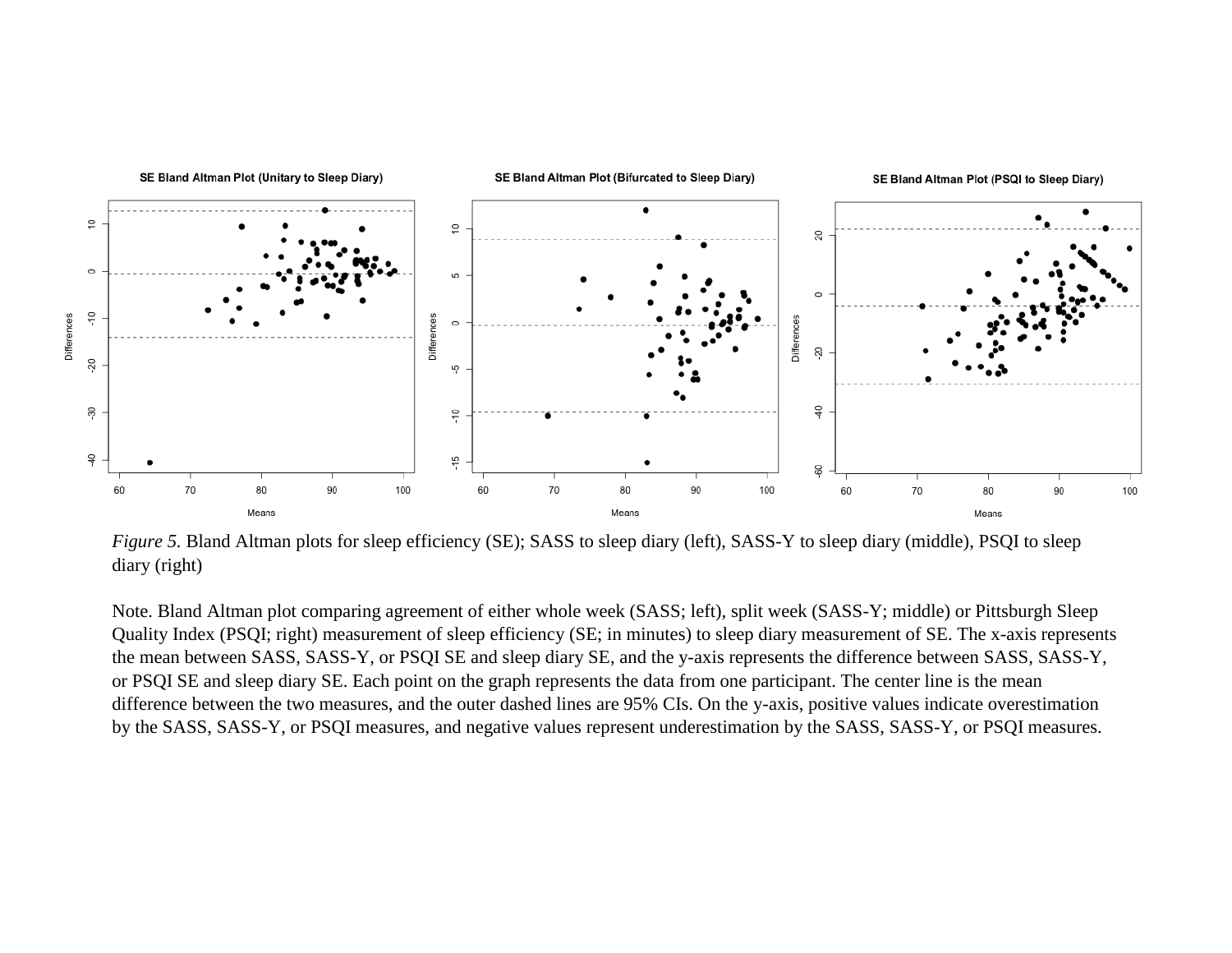![](_page_33_Figure_0.jpeg)

*Figure 6.* Bland Altman plots for sleep quality (QUAL); SASS to sleep diary (left), SASS-Y to sleep diary (middle), PSQI to sleep diary (right)

Note. Bland Altman plot comparing agreement of either whole week (SASS; left), split week (SASS-Y; middle) or Pittsburgh Sleep Quality Index (PSQI; right) measurement of sleep quality to sleep diary measurement of QUAL. The x-axis represents the mean between SASS, SASS-Y, or PSQI QUAL and sleep diary QUAL, and the y-axis represents the difference between SASS, SASS-Y, or PSQI QUAL and sleep diary QUAL. Each point on the graph represents the data from one participant. The center line is the mean difference between the two measures, and the outer dashed lines are 95% CIs. On the y-axis, positive values indicate overestimation by the SASS, SASS-Y, or PSQI measures, and negative values represent underestimation by the SASS, SASS-Y, or PSQI measures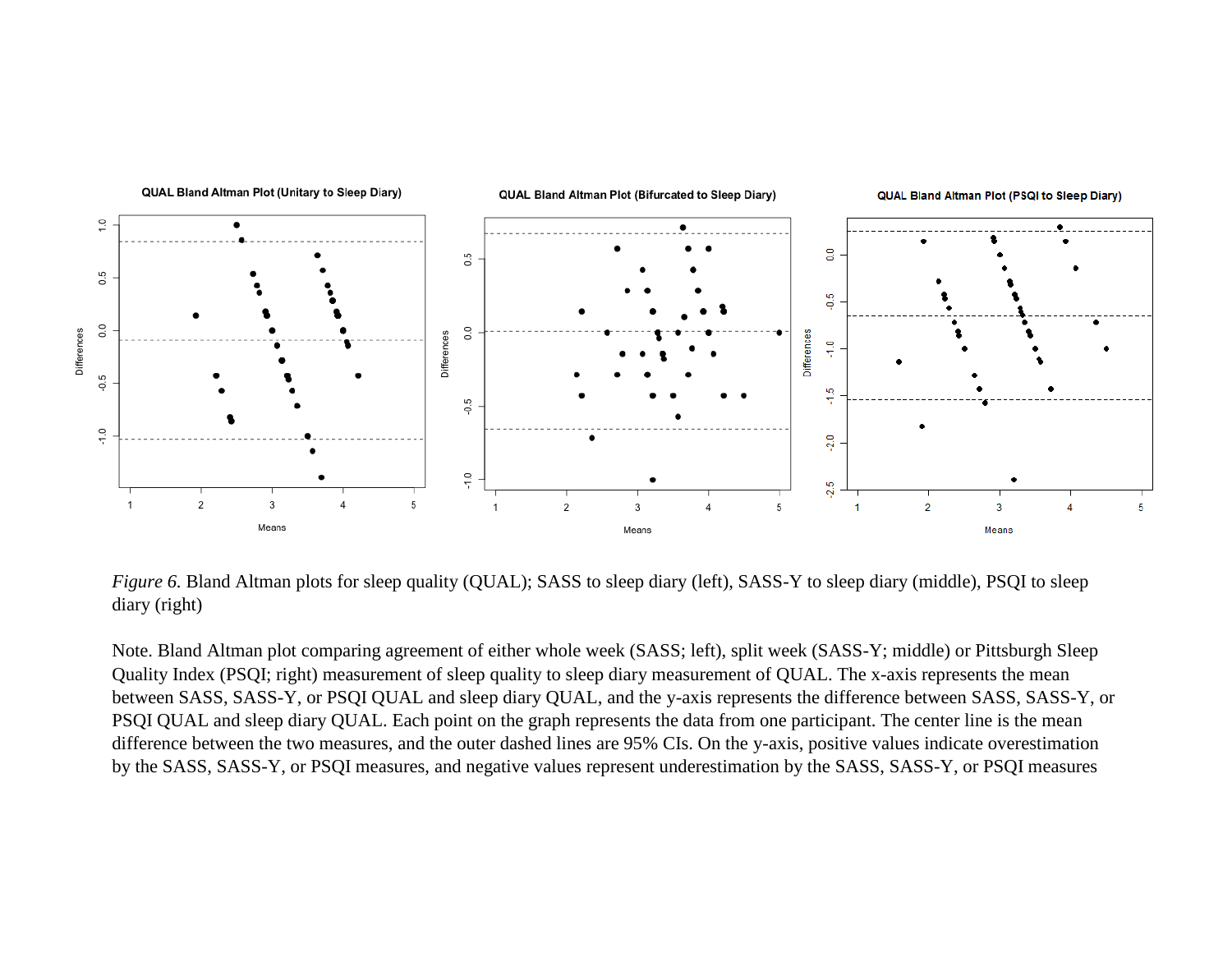Supplementary Material 1. Whole Week Self-Assessment of Sleep Survey (SASS)

![](_page_34_Figure_1.jpeg)

Adapted from Camey, Buysse, Ancoli-Israel, Edinger, Krystal, Lichstein, & Morin, (2012).